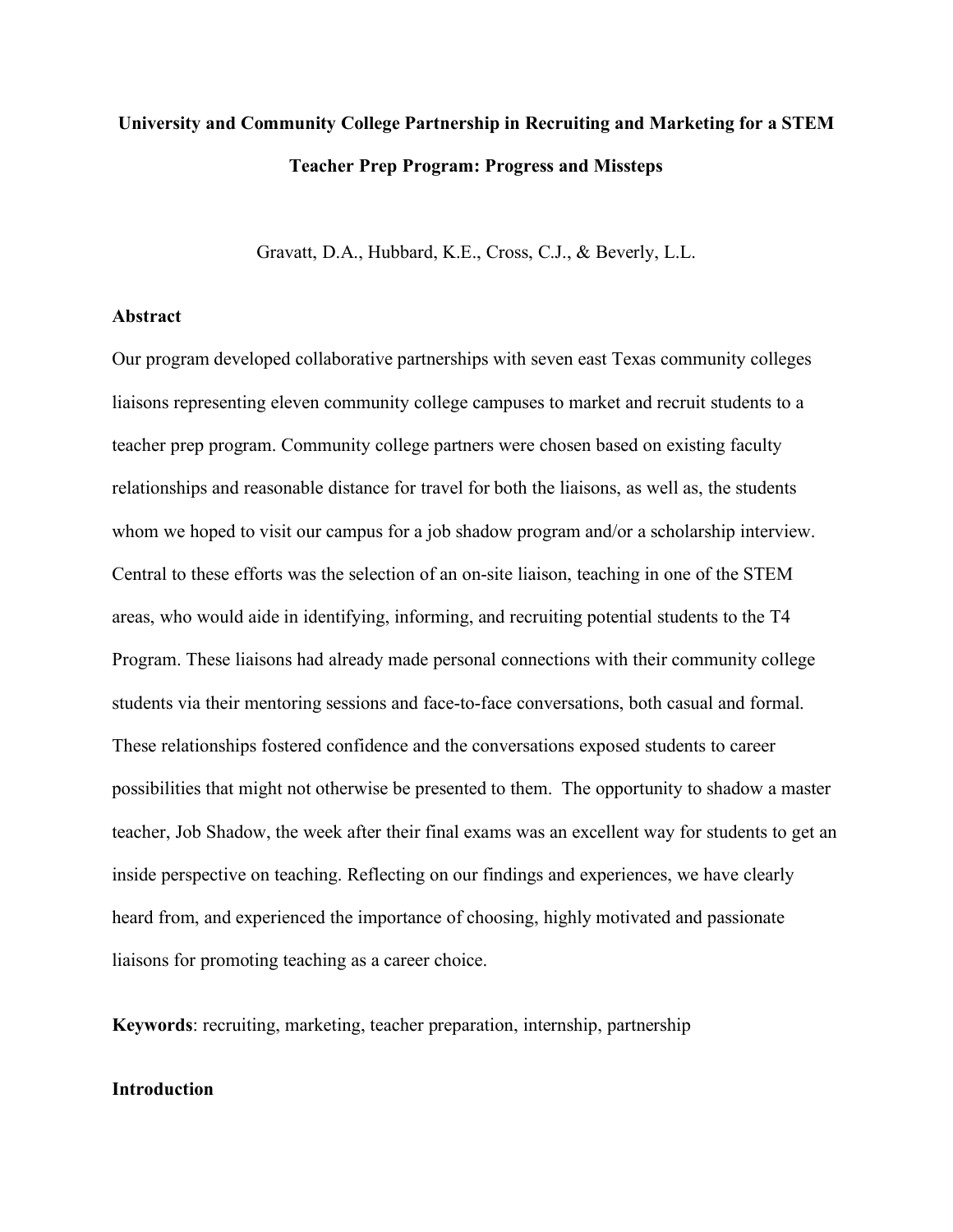A report in 2006, 'Rising Above the Gathering Storm: Answering a Call to Action', cited a surprising trend in the number of undergraduate students seeking degrees in science and technology (National Academy of Sciences, National Academy of Engineering, and Institute of Medicine of the National Academies, 2006). Four-year colleges and universities have taken note of this and are actively recruiting in the STEM fields. Additionally, community colleges are playing an increasing role in the formation of STEM professionals in the United States (Boggs, 2010; Strawn and Livelybrooks, 2012; Monis 2018; Hu & Ortagus, 2019). Furthermore, Strawn and Livelybrooks (2012) stated that "two-year colleges stand out in both the ethnic diversity of and percentage of first-generation college attenders among student populations, this view is supported by the work of Tsapogas (2004), Boggs (2010) and Wladis, Hachey & Conway (2015). Studies have found that that community college students are more likely to be firstgeneration attenders and are more likely to come from communities with limited vision of possibilities (Choy 2001; Hottinger & Rose, 2006; Harlow, A. J., & Bowman, S. L. 2016). It is clear that the community college systems can and will play an important role in providing well qualified and ethnically diverse students to the STEM pipeline for four-year universities and colleges (Wang, Palmer, & Wood, 2013; Doerschuk, Bahri, Daniel, Kruger, Mann & Martin, 2016; Wickersham & Wang, 2016; Bahr, Jackson, McNaughtan, Oster & Gross, 2017).

However, with the reduced support by states for higher education, institutions of higher education have responded by increasing tuition and apply new fees to help defray costs (Mitchell, Palacios & Leachman, 2015; Mitchell, M., Leachman, M. & Masterson, K., 2019). These increased expenses are putting financial burdens and barriers for many potential STEM students and have shifted the conventional role students see themselves in higher education. Many in higher education are taking the position that students are customers in a similar way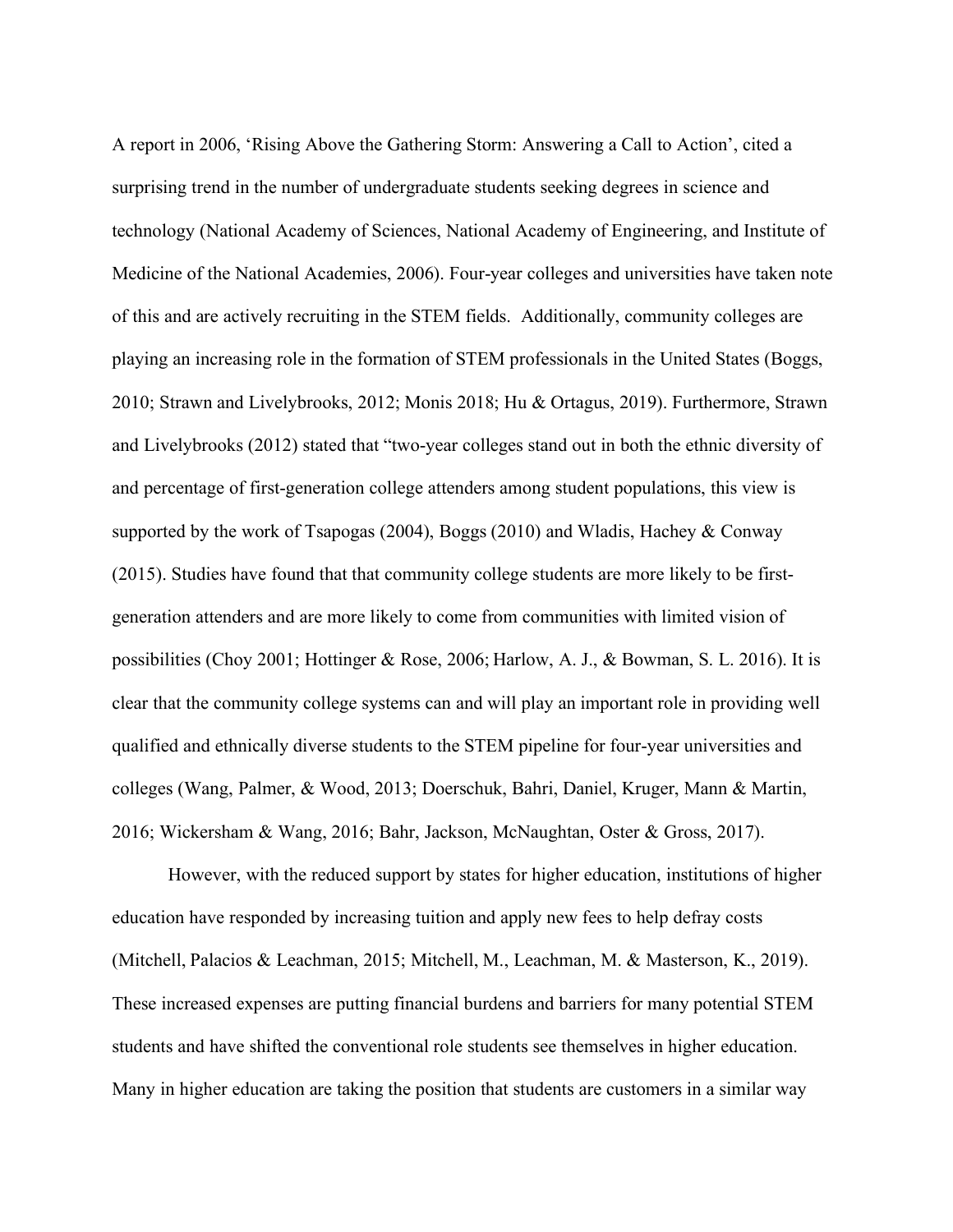with regard to the purchase of goods and materials (Clayson & Haley, 2005; Durkin and McKenna, 2011; Guilbault, 2016 & 2018). According to Clayson and Haley (2005), "Many in education have begun to adopt a customer model for students. It is not explicitly stated, but evidence for this orientation can be found in many behaviors and procedures of higher education. Marketing promotions by universities to future students are almost identical to marketing promotions in any customer service environment" (p. 1). Academic departments have been encouraged to set down marketing plans (Hugstad, 1997). There is some evidence that institutions of higher education in the United States are becoming more like a commodity (Doti, 2004). Many students agree with the statement that "If I'm paying, I deserve a degree", such 'customer' viewpoints being highest among business, arts and science students (Delucci and Korgen, 2002; Obermiller, Fleenor & Raven, 2005). Whether intentionally or unintentionally, higher education has created the "student as customer" paradigm and is in part the reality that we have today.

Others do caution that "there needs to be clear understanding that tuitions facilitates education but does not cause it" (Eagle & Brennan, 2007). Conway, Mackay and Yorke (1994), states that it may be more helpful to regard students as 'consumers' of education service rather than 'customers' in the traditional sense. As a result, there has been recognition by colleges and universities that marketing strategies are needed to attract these increasingly cost-conscience students. In response to the more competitive nature of recruiting students, institutions and programs within higher education should examine the effectiveness of marketing and recruiting strategies to ensure their continued success.

#### **Literature Review**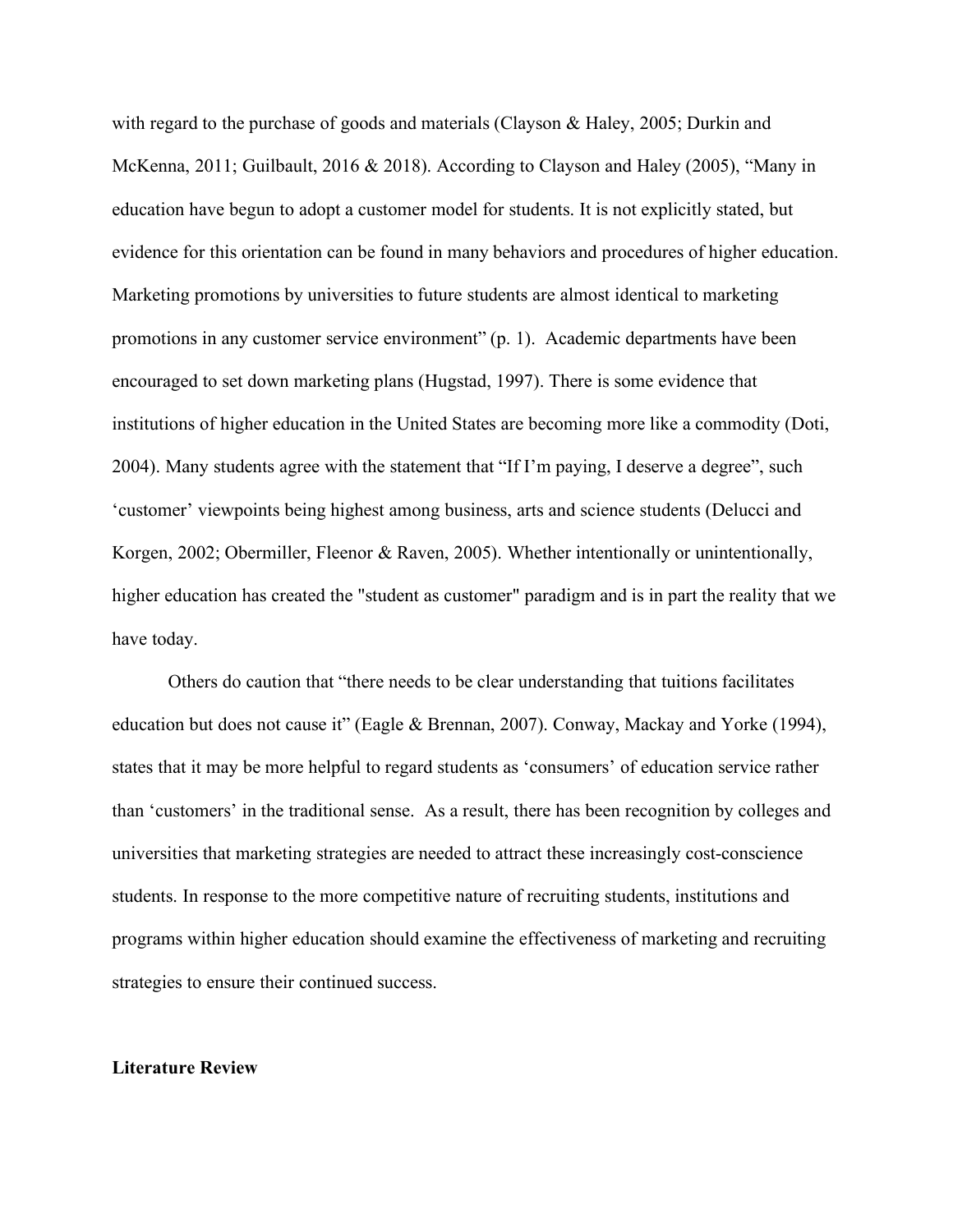Marketing strategies between four-year universities and community colleges, via partnerships, have primarily focused on general education students and recruiting them to the institution without regards to specific majors (Krampf & Heinlein, 1981; Han, 2014; Liu, 2008). Until recently, marketing strategies have not focused on the importance of building partnerships with community colleges at the program level, with some exceptions (Tsapogas, 2004; Strawn and Livelybrooks, 2012; Kalimullin & Dobrotvorskaya, 2016; Woods, Richard & Ayers, 2016). Recruiting participants into higher education, and particularly in teaching in a STEM area, has become increasingly challenging. Traditional strategies, such as media advertising campaigns and job fairs have become less effective. Some suggest targeted efforts to a specific gender on social network site like Facebook could be an effective strategy (Fenner, Garland, Moore, Jayasinghe, Fletcher, Tabrizi, Gunasekaran & Wark, 2012) that could be applied to STEM. Other studies focus on the use of social media to identify segments in the population of future students on the basis of social media use (Constantinides & Stagno, 2011).

The analysis of recruiting strategies, for specific academic programs, appears to be limited. One exception is the efforts reported by Abell, Boone, Arbaugh, Lannin, Beilfuss, Volkmann and White (2006), in their analysis of recruiting efforts for science and mathematics teachers into alternative teacher certification programs. The focus of their study was on recruiting post-baccalaureate students. Abell et al. (2006) identified "gatekeepers" that facilitate or constrain applicants to their programs. These gatekeepers were recognized as intentional or unintentional. Intentional gatekeepers are planned strategies, while unintentional gatekeepers are qualities, persons and resources that emerged from during data analysis (Abell, Boone, Arbaugh, Lannin, Beilfuss, Volkmann and White, 2006). In our study we focused on the strategies and issues with recruiting students from local community colleges. We were interested in the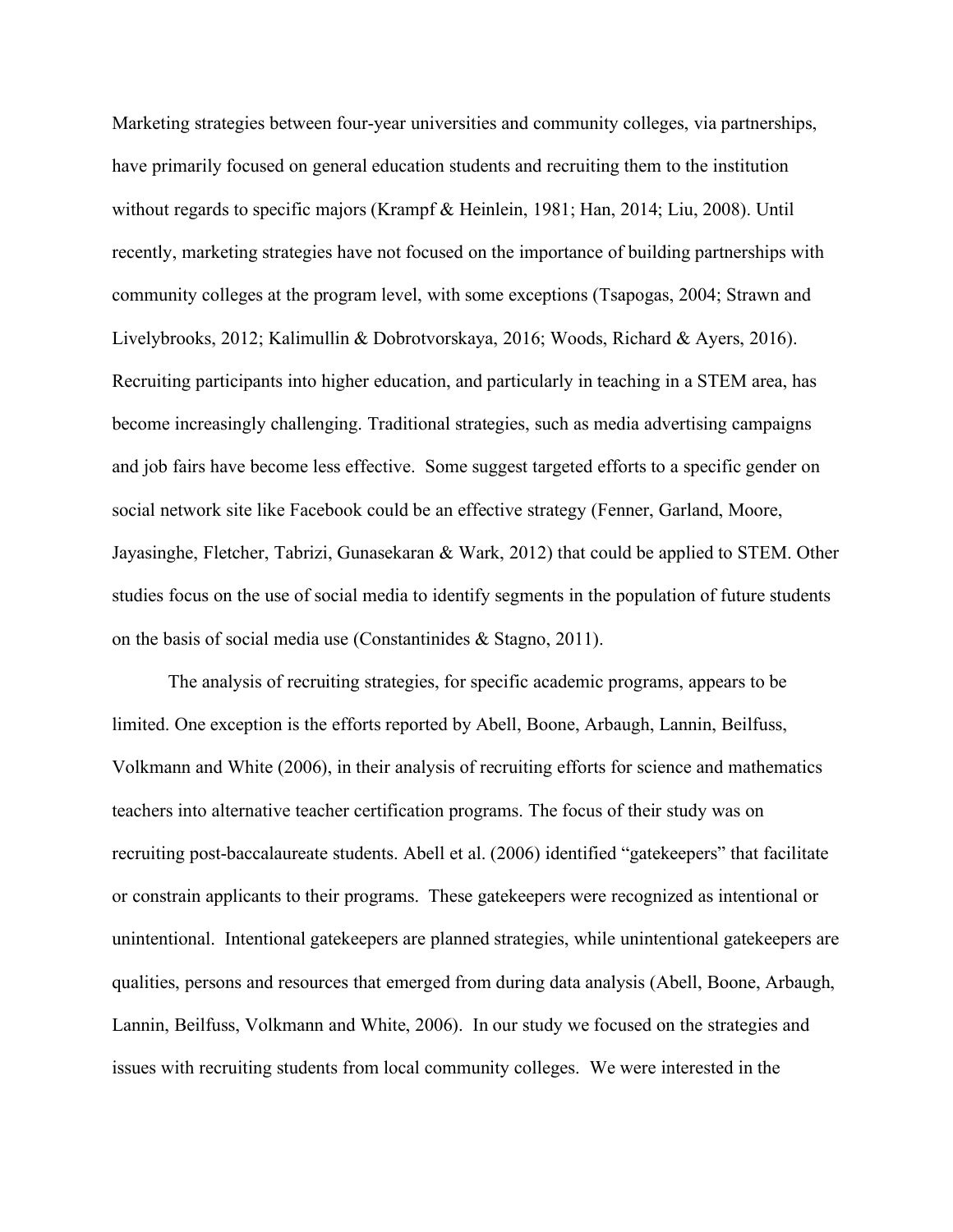success of recruiting strategies of graduates from community colleges into a STEM teaching program, "Talented Teachers in Training for Texas", or simply, T4. Thus, our study was interested in identifying those strategies that were effective and what barriers to students entering the program might there be.

Traditional marketing strategies have been reported in the literature as having mixed success (Sands, Smith & Smith, 2000; McGrath, 2002; Mazzarol, Soutar & Thein, 2008; Chong & Roundtree, 2020). In our recruiting strategy we employed printed posters and flyers as one of the traditional methods. In addition, we implemented electronic media strategies (i.e., dedicated websites), QR codes, and promotional videos in this category. Non-traditional strategies, included the careful selection of on-site liaison, personal recruiting visits to classrooms and campuses, and financial incentives (e.g., stipends and scholarships) to students.

In 1961 (Lavidge & Steiner) proposed a model for setting and evaluating advertising objectives. This model consisted of six behavioral states, where each state moved the consumer closer to purchasing a product. The model proposed is a linear one, which begins with consumer awareness and continues with knowledge, liking, preference, conviction and ending with purchase (Kotler & Armstrong, 1991). Berger and Wallingford (1997) applied the principles of this model, proposed for general marketing by Kotler and Armstrong (1991), to institutions of higher education. In our study, we addressed where and how our efforts fit into the framework of evaluation proposed by these works.

An additional thought should be mentioned. In the Generation Z group, teaching may not represent a student's end goal (Draper, Fraser and Taylor, 1998; Hanover, 2018). Rather, teaching may represent the first step to a career for which teaching could best prepare them for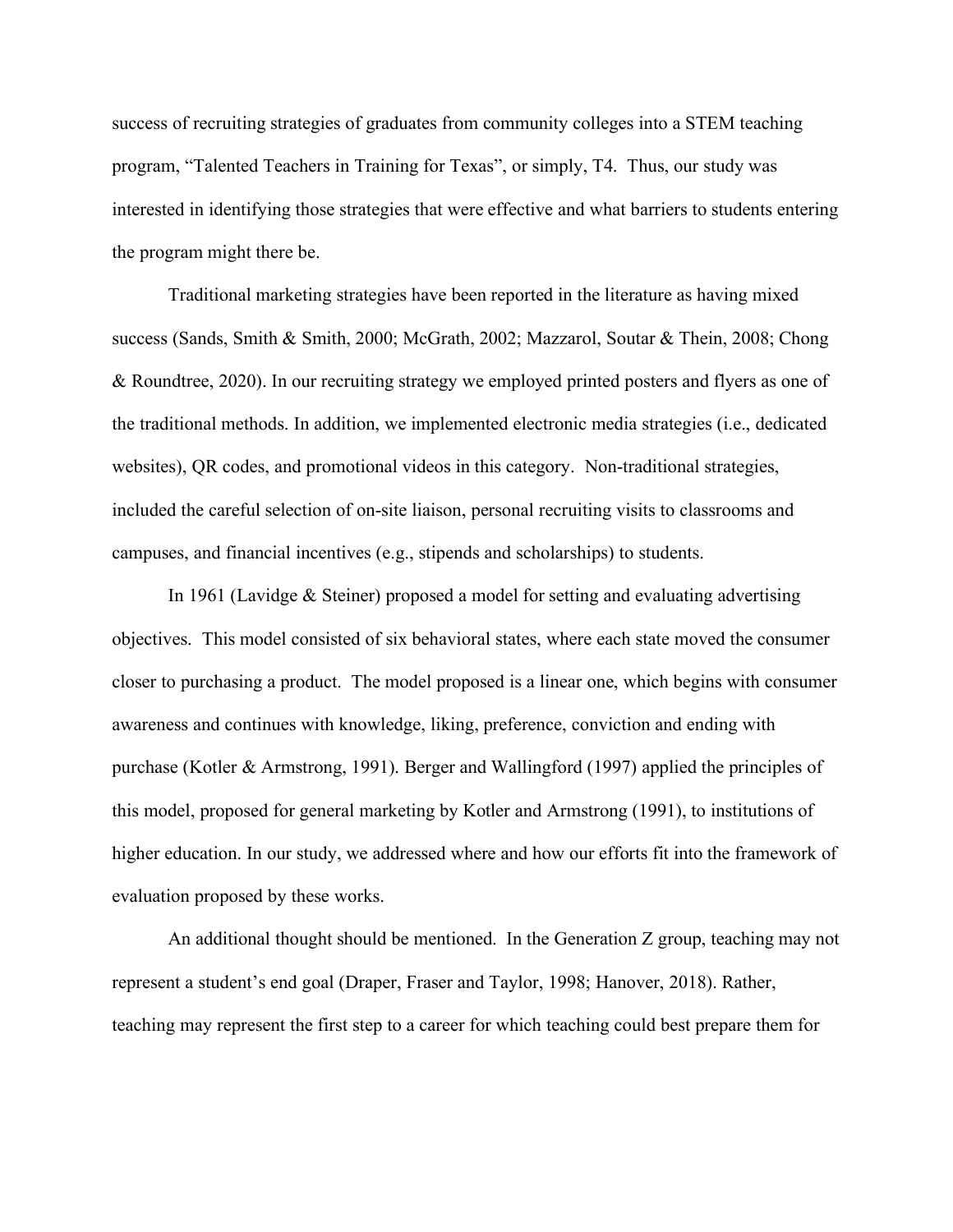other careers (Rinke & Mawhinney, 2017) or to start their own business (Carter, 2018; Hanover, 2018).

#### **Context**

The National Science Foundation program Talented Teachers in Training for Texas (NSF 136416, NSF 1556983), T4 for short, is a Robert Noyce Scholarship initiative based at Stephen F. Austin State University (SFA) and with the first two goals of:

- 1. [Creating] "experiences through which university STEM majors can examine careers in high school teaching through early intensive field experience.
- 2. [Targeting] aspiring STEM teachers for authentic engagement in a community of practice with a structured mentoring network (including experienced classroom teachers, aspiring STEM teachers, and STEM and education university faculty for two years before graduation and three years after entry into the teaching profession" (Hubbard, Beverly, Cross & Mitchell (2018, February, p. 132).

T4 Scholars are STEM majors who apply to the program and are selected based on GPA, recommendations, personal essay, time to graduation, and answers to prompts during a face-toface interview. Attention was also paid to recruiting scholars for whom teaching had not been their original career intention and who would add to the diversity of the overall program.

#### **Strategies, What We Tried**

This program developed collaborative partnerships with seven east Texas community colleges liaisons representing eleven community college campuses. Community college partners were chosen based on existing faculty relationships and reasonable distance for travel for both the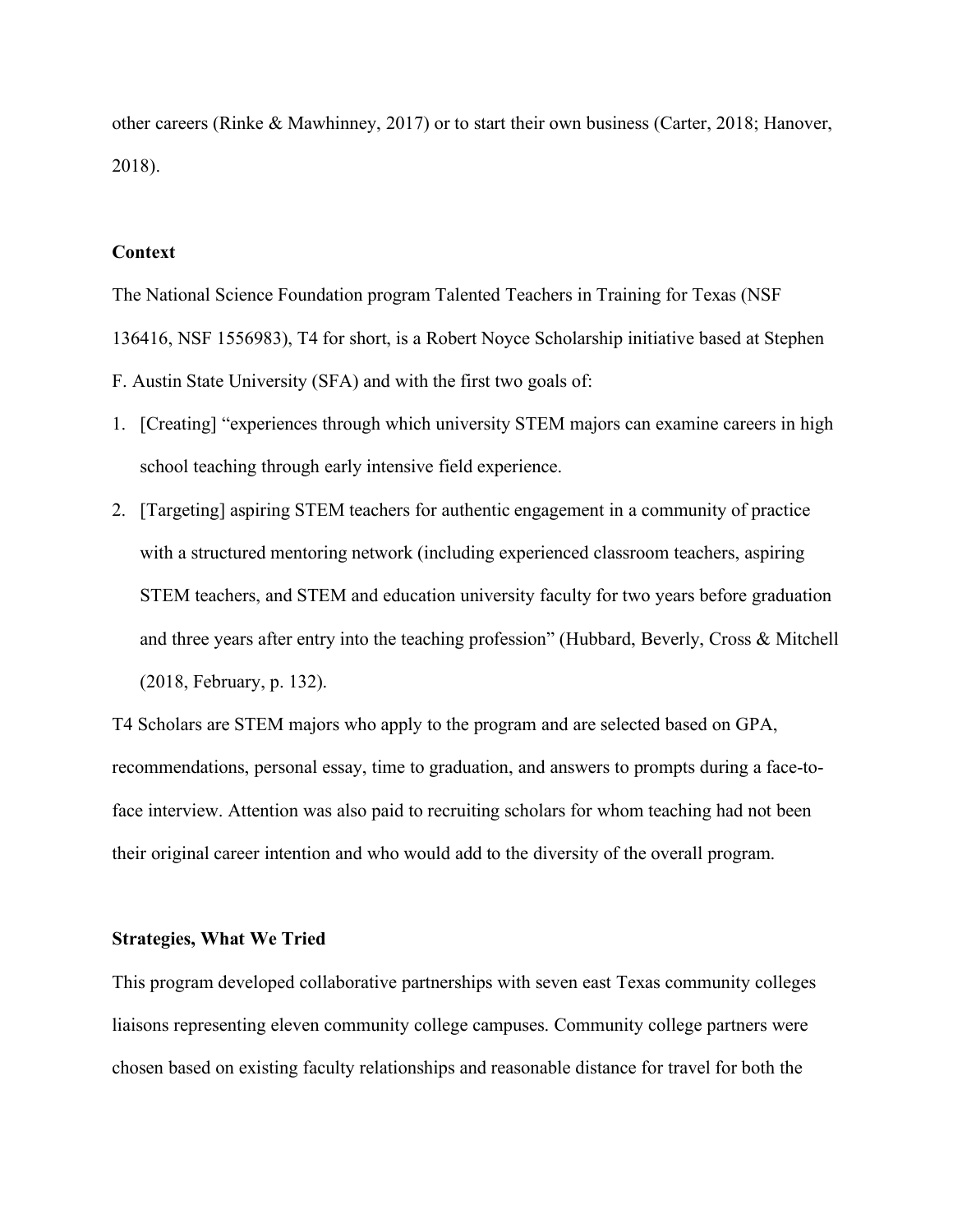liaisons, as well as, the students whom we hoped to visit our campus for a job shadow program and/or a scholarship interview. Central to these efforts was the selection of an on-site liaison, teaching in one of the STEM areas, who would aide in identifying, informing, and recruiting potential students to the T4 Program.

Traditional marketing tools consisting of printed flyers, posters and a dedicated website were developed and shared with the community colleges. QR codes were incorporated into posters and flyers to hopefully increase the traffic to our website and bring information more easily to the prospective students. Ten promotional video was produced and posted to the T4 website highlighting the experiences and included commentary from current T4 Scholars.

A non-traditional marketing approach was to offer a one-week internship to explore what teaching might be like, i.e., an early intensive field experience or Job Shadow. Recognizing that often times college students have financial needs that require them to begin to work full-time as soon as the spring semester in over, a \$450 stipend was offered to compensate students for participating in a week-long job shadow program. The Job Shadow program offered students the opportunity to shadow a STEM master teacher in their area of interest, mathematics, biology or chemistry. This was a chance for students to discover whether or not teaching was a viable career choice.

A more traditional financial incentive was the creation of T4 scholarships that would provide stipends for students during their junior and senior years at SFA. These T4 Scholars were then admitted into a multi-mentored program that would provide training, support and mentoring through their junior and senior year, as wells as, the first three years in their teaching positions.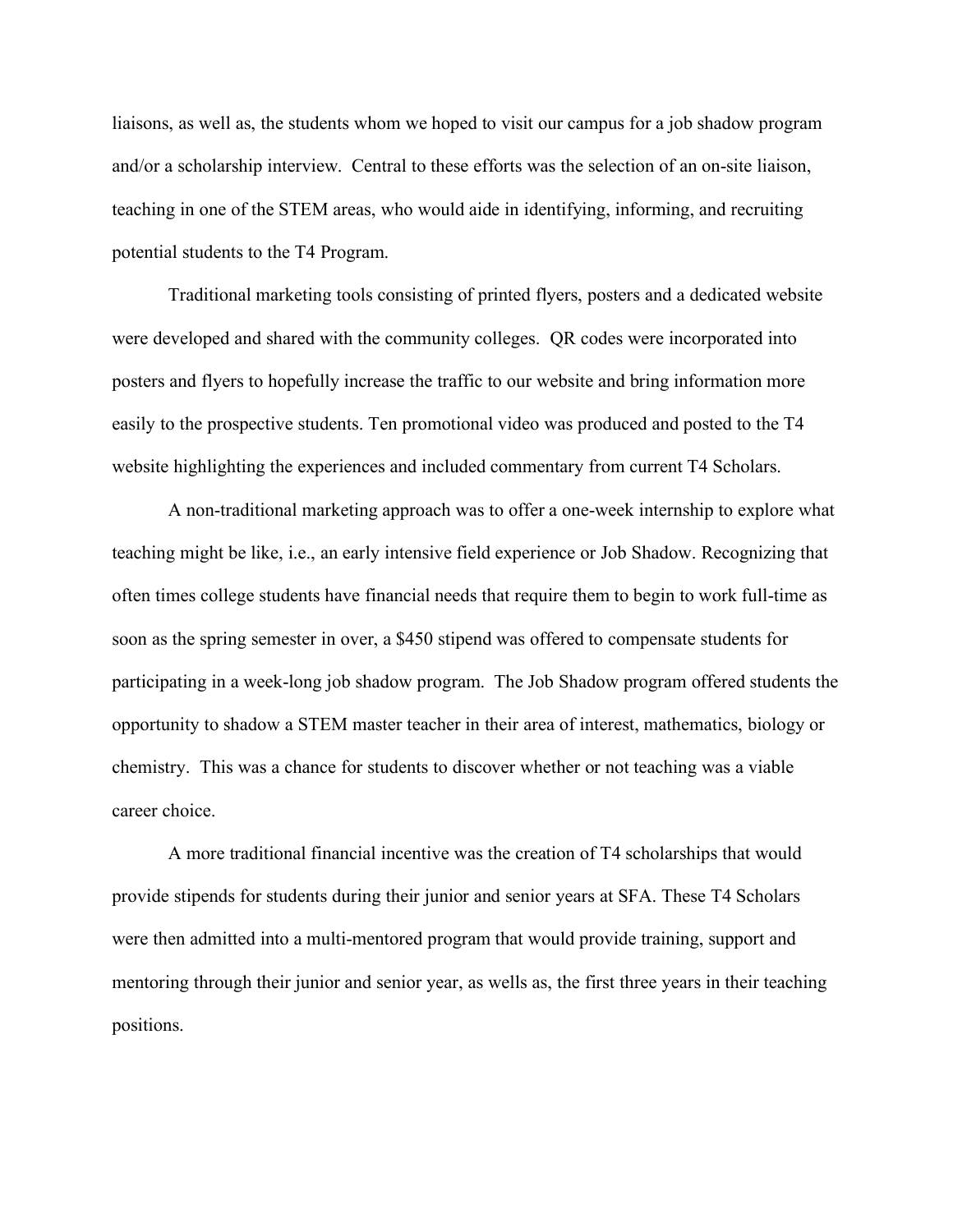During the eighth year of the T4 Program, a survey was developed and sent to our liaisons at the partnering community colleges. In this electronic survey we asked for feedback on their experiences and perceived successes. Survey questions included:

1. What materials and methods did you use to recruit for T4?

- 2. Rank how effective these efforts were in capturing the interest of students.
- 3. What aspect of the T4 program do you feel was most appealing to students?
- 4. What method do you feel was most important for recruitment?

After collection and analysis of the survey data, community college liaisons were invited to the SFA campus to form a focus group to follow up on the survey results, share experiences, strategies, and focus on the lessons learned. This approach is an indirect measure of our recruiting strategies as we did not survey the students directly.

In the final phase of this project, we began thinking about Abell, Boone, Arbaugh, Lannin, Beilfuss, Volkmann and White's "gatekeepers" (2006). We identified factors that we believed either facilitated or hampered application to our programs. Comparable to Abell et al. (2006), these gatekeepers were recognized as intentional or unintentional. Intentional gatekeepers are planned strategies, community colleges chosen for partnerships, requirements for applicants, incentives and resources, while unintentional gatekeepers are "qualities, persons and resources that emerged from during data analysis" (Abell et al., 2006). We identified the intentional gatekeepers as our timing of recruitment, application deadlines, financial incentives for the job shadow and T4 scholarship programs, personnel involved, non-human information (print and electronic) and geography. Unintentional gatekeepers included choice of community college liaison, student internet savvy and accessibility, word of mouth and luck.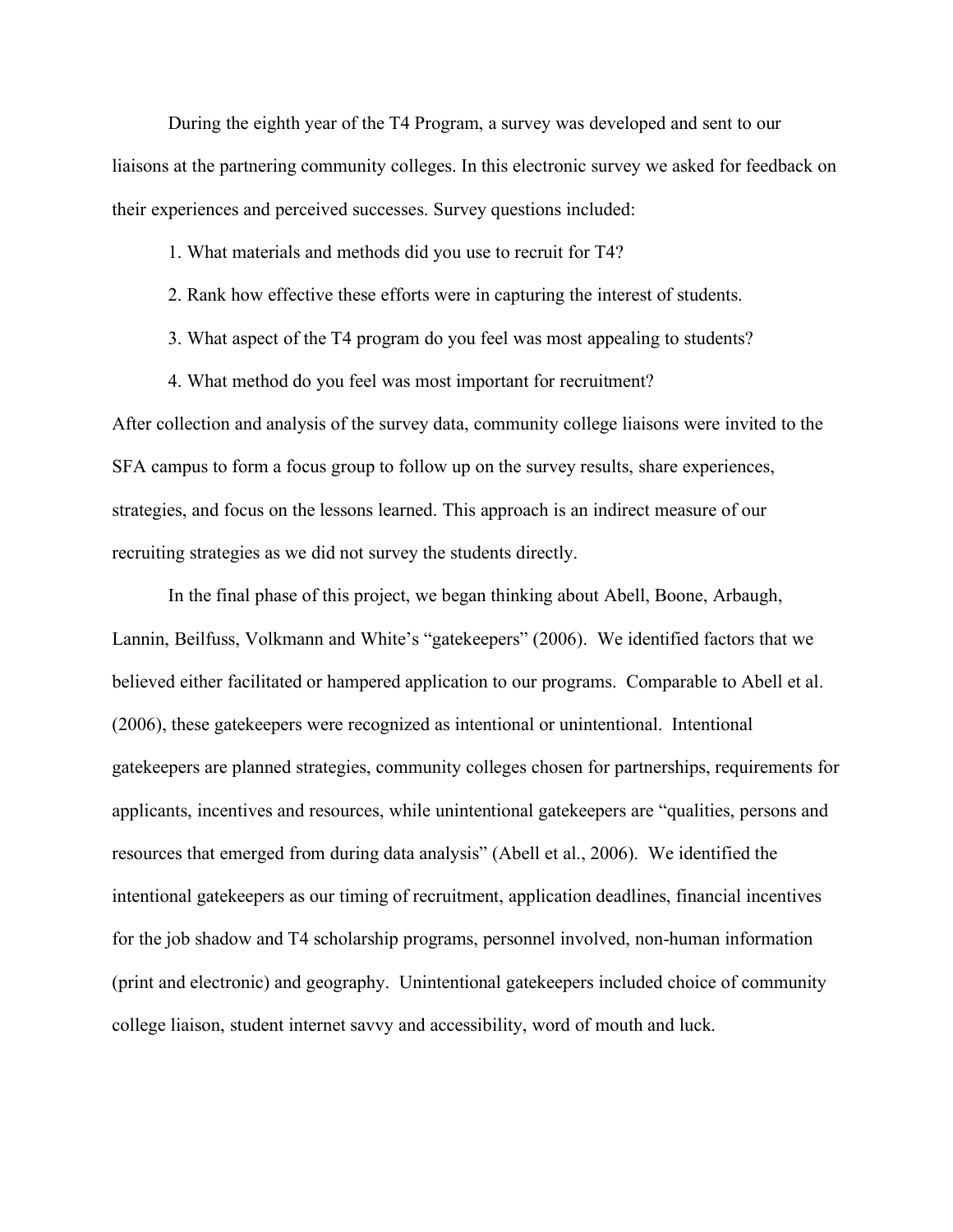#### **Recruiting Strategies, What We Learned from the Focus Group**

Seven community college liaisons participated in an electronic survey in the fall of 2017. Anonymity of the community colleges is maintained in this paper. One participant taught biology, four chemistry, one mathematics, and one both biology and chemistry. Four of seven (57%) had taught between six and ten years, while two had been teaching for at least 16 years. All participants made multiple classroom announcements and distributed flyers to their classroom as well as to the colleagues. Six of the seven (86%) made personal contact with 20 students or less, while one participant made contact with more than 30 students. Time demands on the participant spent recruiting were moderate with all reporting less than 40 hours total. Three of seven spent 11-20 hours, two spent 21-40 hours and one reported less than 10 hours recruiting students.

Participants were asked "What method do you feel most important for recruitment efforts this past year for the Talented Teachers in Training (T4) program?" Three of seven (43%) stated personal announcements in class, two (29%) stated face-to-face conversations, and two (29%) state persons visiting from SFA were most important. No participant selected flyers, posters, emails, blogs, or social media was most important for recruitment.

A focus group consisting of four of the seven community college partners was conducted in the spring of 2018. Two partners did not attend the focus group but sent brief written responses to the same questions asked in the focus group. Conversations during the focus group were recorded and later transcribed for analysis. In the following discussion are quotes from participants of the focus group, as they better convey the feelings and passion expressed by the participants.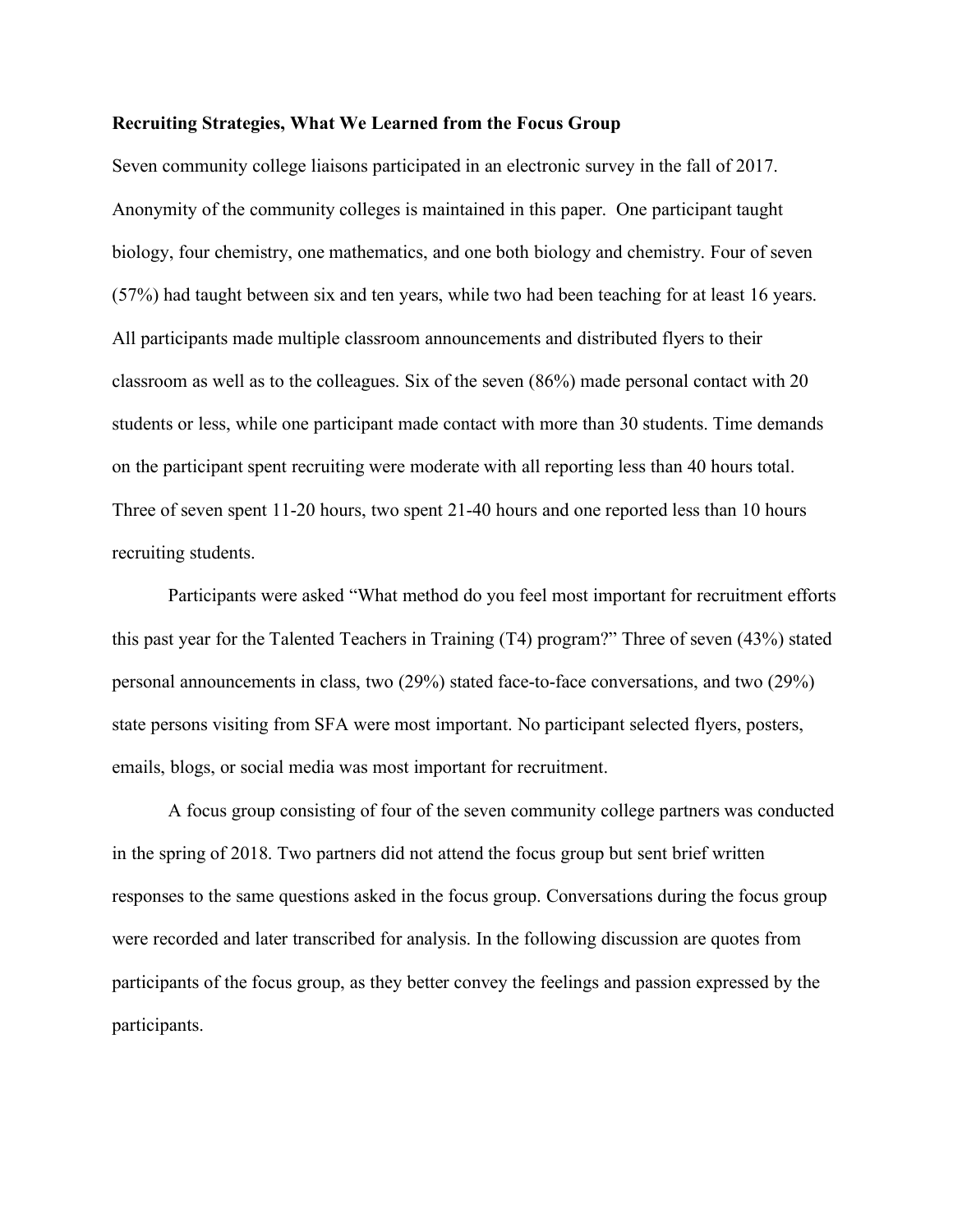#### *Important Talking Points to Students*

Participants were asked about what talking points they thought were important to students when recruiting. Three major themes arose from this question. Financial support for both "trying teaching" and the importance of a scholarship to fund the student's last two years of college topped the list.

*"I talked to them mainly focused first on 'Hey, this is a scholarship that will pay, effectively, for your last two years of college, give you the opportunity to really focus on your school without having to have a job to pay for your college."*

A third theme was conversations with students about abundant job opportunities and the demand for teachers.

*"I also promoted for mine the job opportunities, because I've talked to several students this week and they don't realize like what a shortage there is in the teaching profession right now for S.T.E.M. teachers, and when I pull up and show, 'You know, hey, if you have a degree in teaching, I said, I know six school districts right now that would put you to work tomorrow if you had your teaching certificate, and I kinda used that sort of as my hook."*

All participants indicated emphasizing the opportunity to tryout teaching, or find affirmation that teaching was a good career choice for them to pursue, during a job shadow experience. The paid Job Shadow and T4 Scholarship was a secondary feature when talking with students.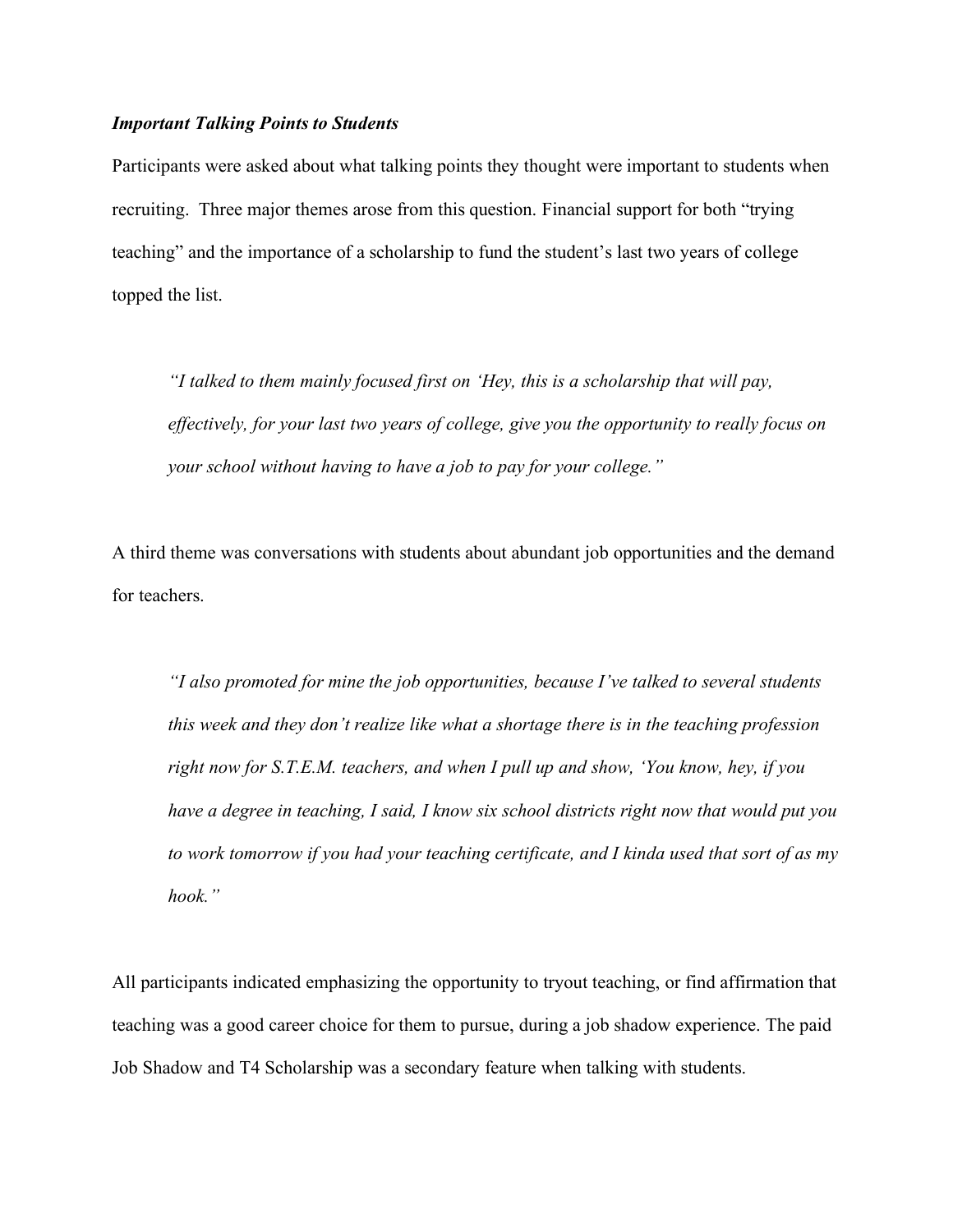#### *Important Talking Points to Colleagues*

Participants were asked about what talking points they thought were important to colleagues when recruiting. Similar to the results found when talking with students, participants felt that the financial support, via stipends and scholarships and the opportunity to explore teaching were important.

*"I would often get some questions from them [their colleagues] about, 'Well, what is this, what are we promoting here?', and again I …put forward to them the idea of how supportive this program is, 'cause having talked with you guys, I love the idea that what y'all do with your students, that it makes an extension between how we want to support our students to do well and to succeed and then by getting them involved in y'alls program it's not like we're getting them up to this point and then just saying 'You're on your own' because … you have your faculty that come in and support … you make them feel like they're coming home, like they're not going to this strange land of education … because I know my colleagues are really interested in helping the students be successful and succeed."*

Interestingly, included in liaisons' conversation with their colleagues was the discussion of the support and mentoring that students in the program would receive from the T4 team during their experiences. The community college liaisons continually expressed a genuine interest in seeing their students succeed.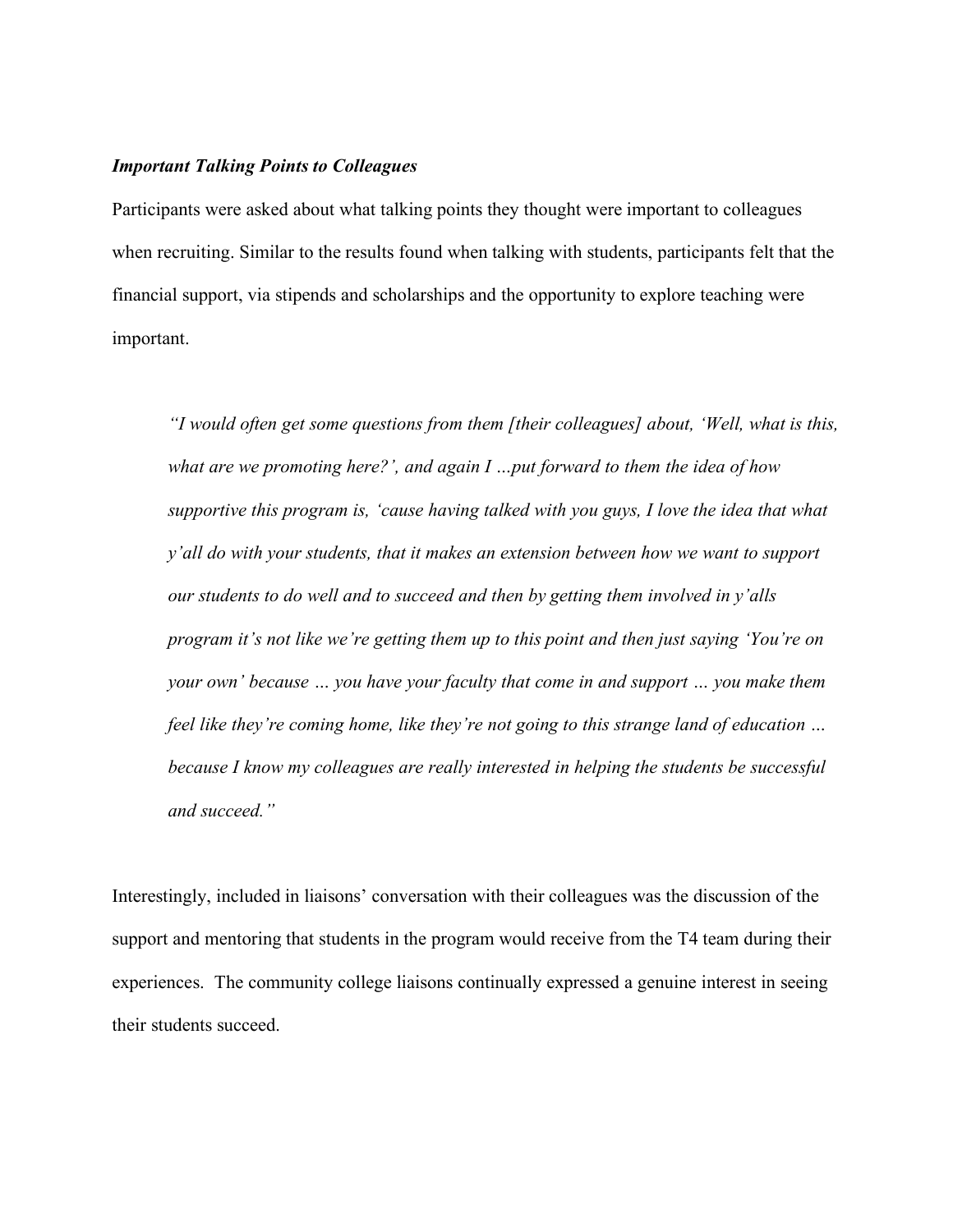#### *Personal Motivation for Promoting Job Shadow*

Of particular interest was what makes a good liaison for a community college. Thus, a question was asked as to what personally motivated the participant to recruit for the job shadow program. Again, financial support in terms of stipend was a common theme. Several participants noted the importance of having a backup plan or second career path within their major. One participant, an alumnus of the university, expressed a great need for minority recruitment. In these conversations about the liaisons' motivation for recruiting for the T4 program, the passion of teaching in each participant was quite evident in their tone and content of the discussion. One participant expressed that teaching as a first choice was the motivation for recruiting.

*"I'm absolutely with everyone else, in the same boat, in the sense that I feel like we all*  have a passion to get students that have a passion for teaching into that field, but also let *them know of the opportunities that are there and available to help them be successful. I really like the aspect of the support that the T4 scholarship provides"*

Several liaisons echoed that financial support was important and reduced the financial barriers that many first-generation students face and allowed them to attend a nearby university that allowed for continued family contact.

*"[T]he money probably jumped out at me first of all…Oh! You can go and finish your whole degree here and do what you were planning on doing anyway and not have to pay all that money back,' … because many of our students…I know are first generation*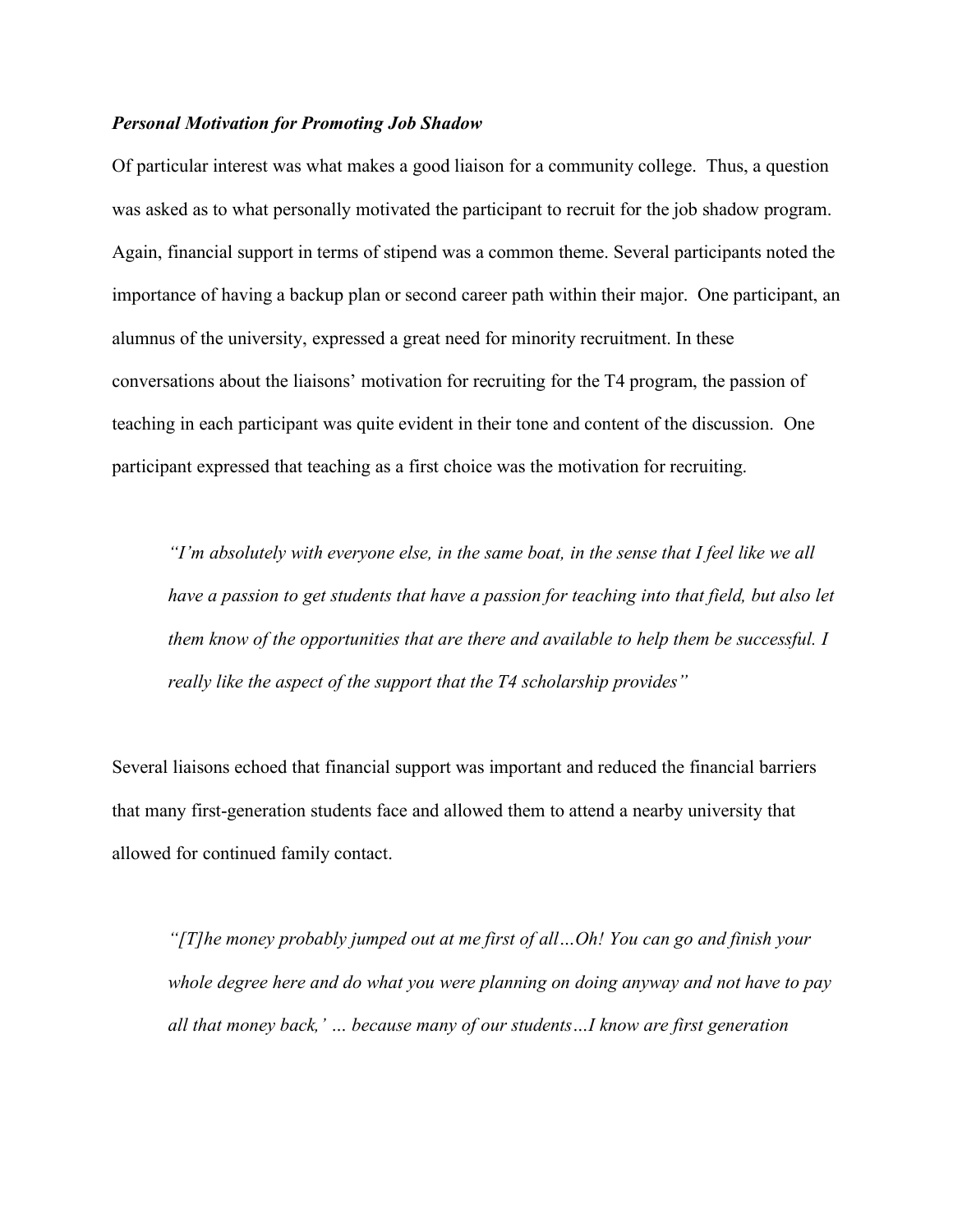*college students, and they're just struggling to be there, and so that idea that there's some help if they want it, if they get down the road, that's, for me"*

Of particular importance to the T4 Programs was the recruitment of under-represented students into the STEM teaching field. One liaison expressed their motivation and the others echoed similar sentiments and motivations:

*"…as a minority in the STEM field I also have a desire to increase and improve the quality of more minorities in STEM fields, so me personally I recruit everyone but I specifically like to target other minorities, too, and try to encourage them to pursue a STEM field and I tell them, 'Major in chemistry and minor in education. That way if you find out you don't want to teach, you still have a chemistry degree.'"*

#### *Obstacles Faced by Students*

We were not only interested in what works for recruiting, we also wanted to learn what realworld obstacles prevented students from either applying or participating in programs. Competition from other schools, that are more familiar to students, was a common theme amongst all participants. Additionally, the lack of information about the teaching profession, especially the rewards and benefits was expressed by most of the participants. This is consistent with the findings of Marder, Brown and Plisch (2018) the STEM majors misunderstood or underestimates the comparative financial benefits of a STEM teaching career as compared to other STEM careers (2018). Common among many mid-career students, was the difficulty for students in deciding and committing to a career path. Most faculty believed that an additional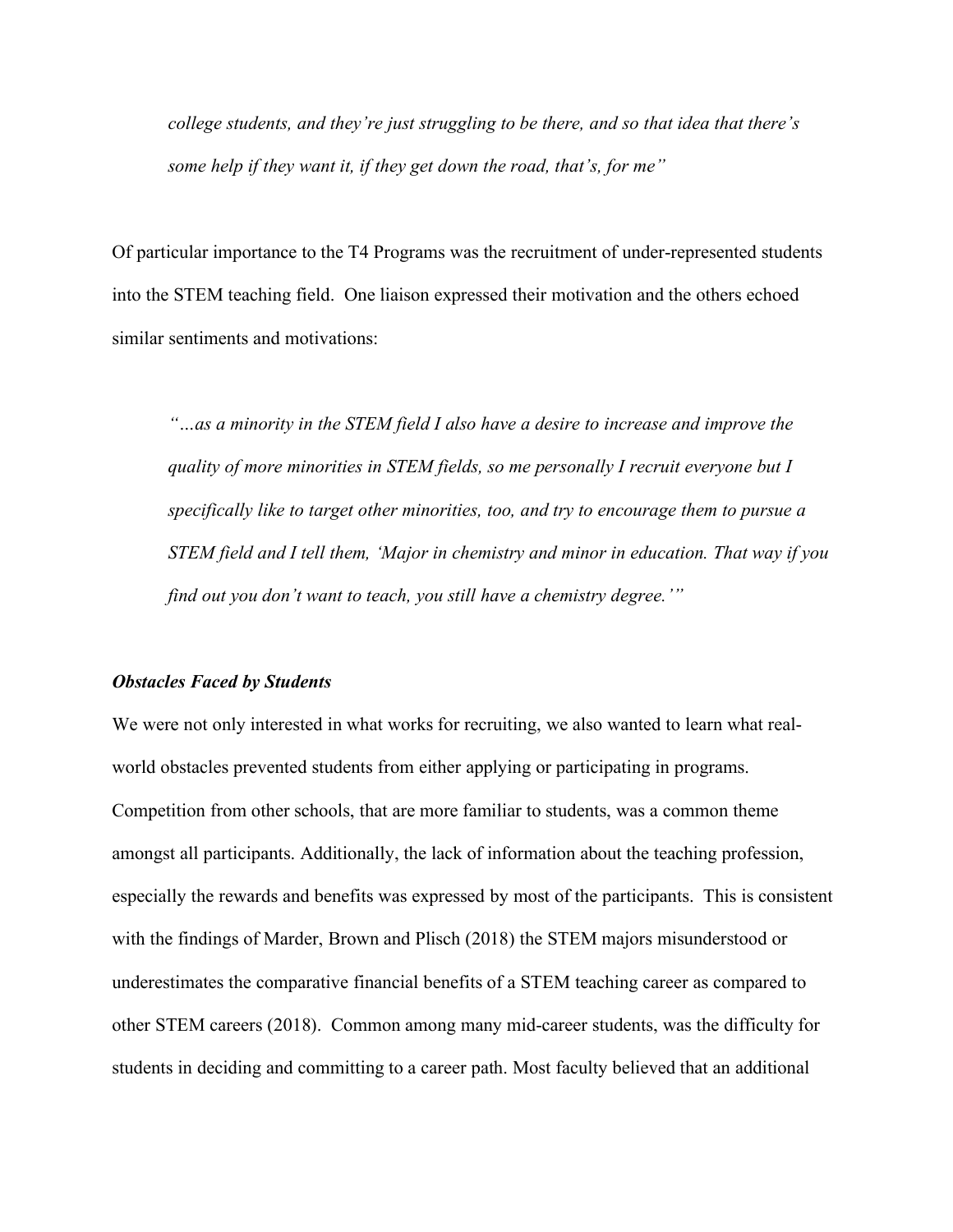source of opposition to considering teaching as a career, was that most students are recalled particularly unpleasant parts about teaching and should instead focus on the more uplifting aspects of teaching:

"[T]*he students that I [want] to encourage* [to teach] *is trying to counter the bad things that they see [misbehavior, discipline problems], but I talk to my students and they're sitting in a college classroom…who was that teacher or teachers that made you want to sit right here? And so I try to bring up, to emphasize those positive teaching experiences that they had to encourage 'Do you want to be that kind of teacher, if teaching is at all interesting to you? Would you want to make a difference like that? Because you're sitting here for a reason, whether, and I guarantee you some teacher in your life influenced the decision to be sitting here*

Given that the world-view of early career college students can be quite limited, compounded by the fact that many students are first-generation, liaisons are vitally important in expanding students' knowledge of career possibilities. As one faculty member observed:

*"[I]t's amazing sometimes to think that they don't realize that there's so many different places and ways you can teach and places you can go with it, and the opportunities it can bring, and then of course I tend to always share my personal experience with them in that I love teaching. I've always loved teaching, and I even got out of teaching and worked in industry for a while and found it so boring that I went back to teaching, and so it's one of those things that you try to set their mind at ease."*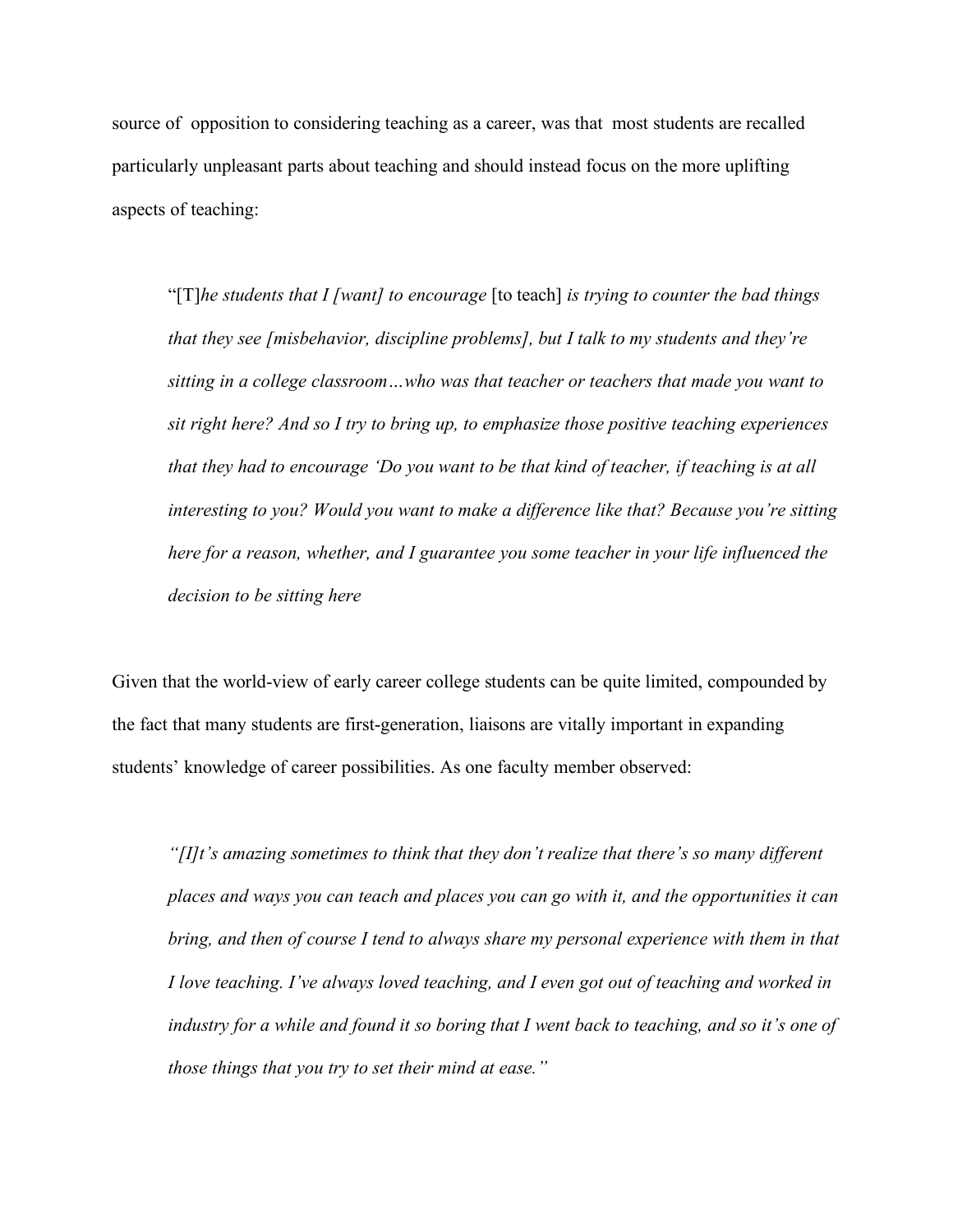#### *Most Effective Recruiting Strategy*

All faculty members believed targeted, one-on-one recruitment was the most effective method. Timing was considered crucial as most students decided before their second-semester sophomore year what the top four schools and programs they are applying to.

*"I will say, me kind of choosing some students that I am familiar with in class that have in some way presented themselves in a position that I think they would be good teachers, good educators, and pull them to the side and said 'Hey, have you thought about this?' and then spending one-on-one time with them talking about it. It's really that individual interaction that has been the best recruiter…pretty much every student that I've done that with has applied."*

*"I can kind of feel which ones are interested and then have an opportunity either after class or they come by my office because they're comfortable with me since I'm their professor. And that opportunity to actually talk to them some, you know, one-on-one, and kind of answer their questions and stuff like that, I found was much more successful in getting them to follow up on it."*

All faculty felt a more personal approach worked best. Personal invitations to students being mentored during informal sessions or one-on-one conversations were the most effective recruiting strategy.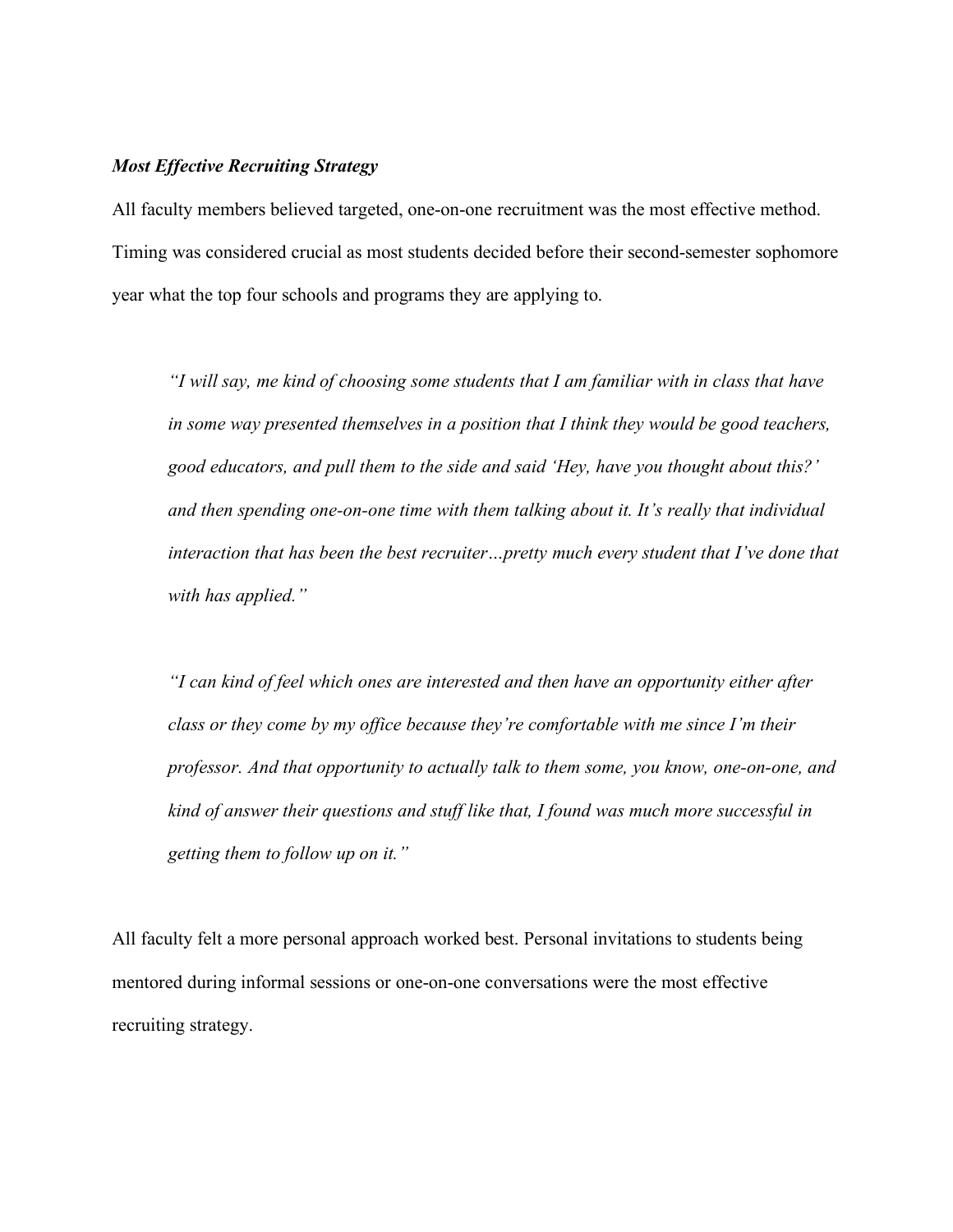#### *Least Effective Recruiting Strategies*

Reflecting on and building on findings from the survey, the focus group found flyers and posters to be minimally effective: "*I don't believe I've ever talked to anybody that said, 'Oh, I got your information off of the flyer*". Printed materials were found to be good conversation starters. While QR codes are quick and efficient method of directing students to web-based information, participants expressed that many students either didn't see the QR code or didn't know how to use them. Notifications and reminders were deemed to be ineffective. Personal visits by T4 team members were undertaken each spring semester. However, it was pointed out that most second semester sophomore students (our target audience) have already chosen their top four schools to apply to when we held our on-campus recruiting efforts.

## *Other Activities That Might Help in Recruiting*

Given that Generation Z students prefer advertisements that show real people in real situations (Hanover Research, 2018), YouTube videos or promotional videos focusing on this mode could be quite helpful. Faculty believed that peers, selected from current T4 recipients, would be better able to relate and communicate the benefits of teaching and the opportunities being offered:

*"[M]aybe students of one video that includes students that are currently in the program, videoed in different places on campus, or even follow them as you're walking and do it panorama mode-- I mean, I'm telling you that's a big selling point"*

Faculty also recommended repetition as a major factor in pushing students to action: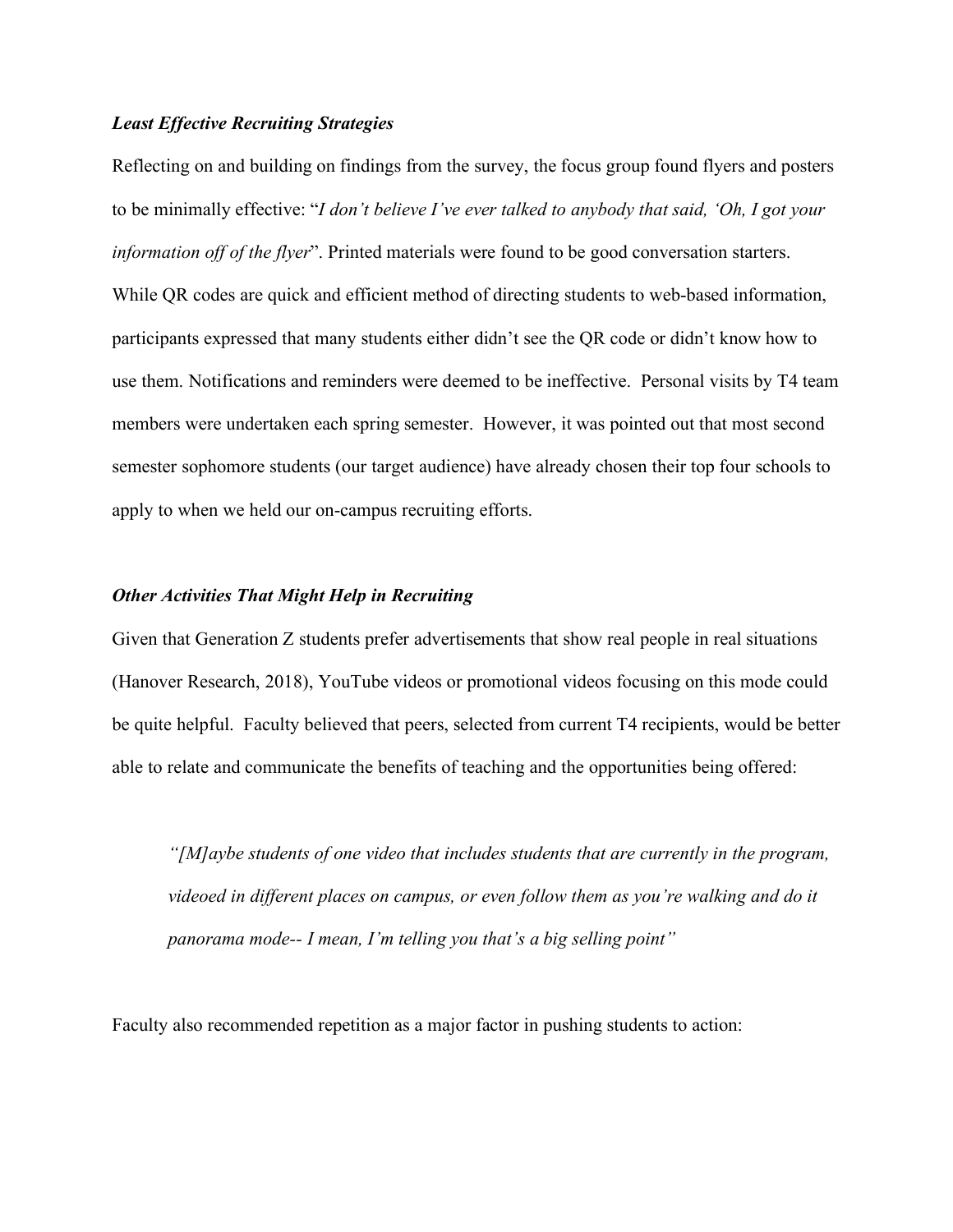*"[T]he generation that we have now… they're so into the TV, the YouTube -- some kinda promotional video I think would be really helpful, … So we're not just showing it one time, but maybe if you hear it more than once you're more likely … for it to stick, so it would be something you could show, an introductory something...that could show once a*  week or every other a week all through the spring semester and I'm showing up telling *them a little more about it each time."*

Finally, targeting students who have not decided on a major, or are uncertain of the one they've chose, would be valuable. Interestingly, during the eighth year of the T4 Program, a promotional video was produced and posted to the T4 website specifically highlighting the benefits of the Master Teacher Job Shadow and including past participants in the Job Shadow. The effect of these videos will be discussed later.

#### **Applying Lavidge and Steiner Model of Advertising Objectives**

As mentioned in the introduction, Lavidge and Steiner (1961) proposed a model for setting and evaluating advertising objectives. This model consisted of six behavioral states or objectives, with each state moving the consumer closer to purchasing a product. We applied this model to our efforts and examined the effectiveness and practical aspects of each stage.

#### *Awareness Objective*

Berger and Wallingford (1997) were the first to apply these principles, proposed for general marketing by Kotler and Armstrong (1991), to institutions of higher education. In their paper, awareness was described as the consumer, hereinafter referred to as a prospective student by our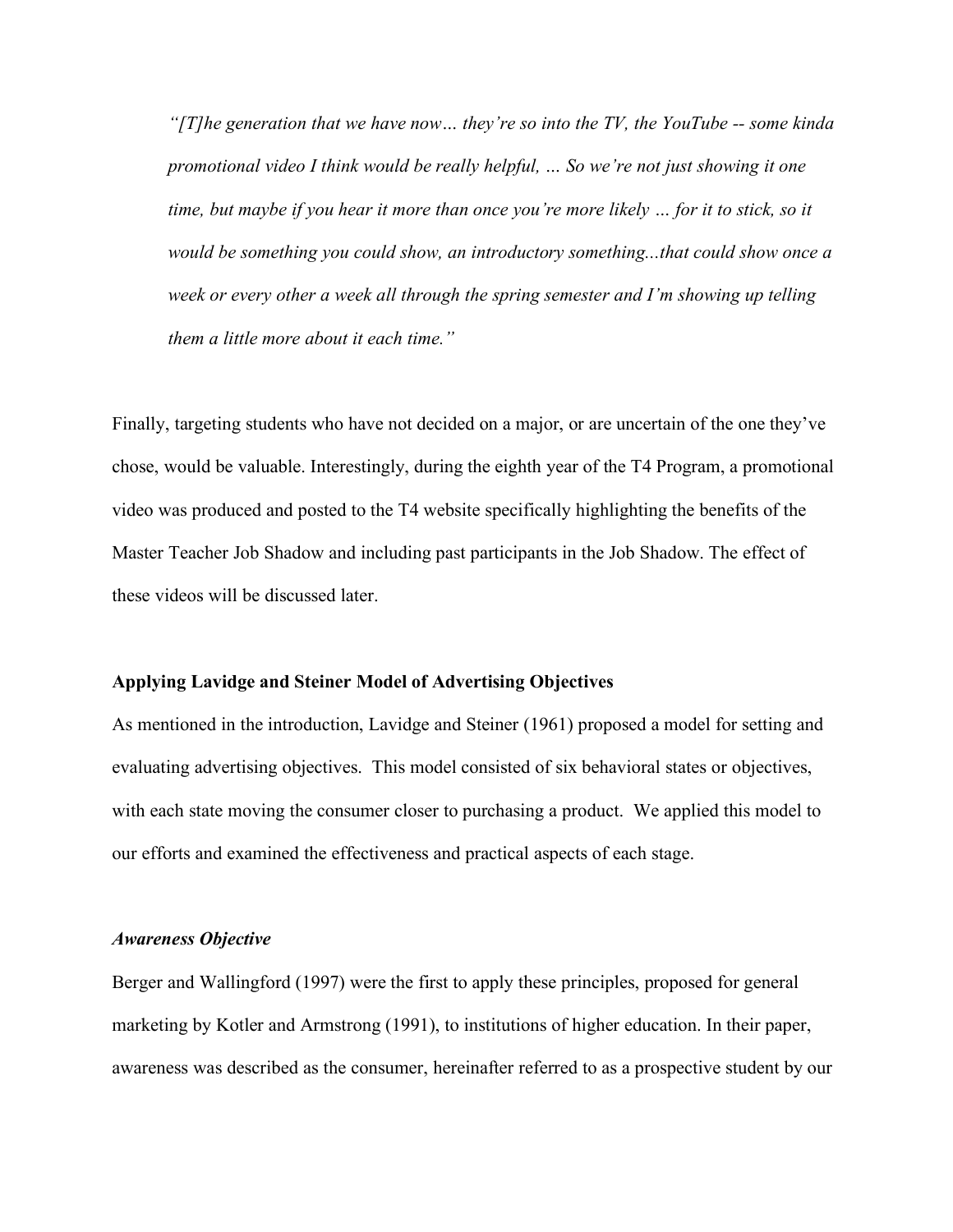report, first has an awareness of the existence of the college or university. Printed materials, web page and flyers which we implemented addressed this first stage. In personal interviews with applicants for the scholarship program, applicants often commented on seeing poster and flyers and commenting on the presence of the web page. To this end, the printed materials in part made students aware of the program. However, it applies only to those students who either received a flyer or took the time to read a poster on the wall of their community college. As will be discussed, awareness is not the same as knowledge of content and understanding of the importance of the T4 program.

#### *Knowledge Objective*

At a minimum a prospective student should have knowledge of a college and be able to identify significant programs, requirements for admission, and standards of performance of the program (Berger & Wallington, 1997). While students we interviewed for the T4 Scholarships revealed some knowledge of these aspects, most were not aware of the program beyond the basic requirements for consideration (i.e., GPA, major, financial incentives). However, there was some evidence that the community college liaison had spent time discussing the details of the T4 program. One of the more actively recruiting faculty members, started her conversation by asking, 'Who's interested in becoming a teacher?', and then she talked about the T4 scholarship.

"Hey, this is a scholarship that will pay, effectively, for your last two years of college, give you the opportunity to really focus on your school without having to have a job to pay for your college.…really focusing on the fact that not only are you going to have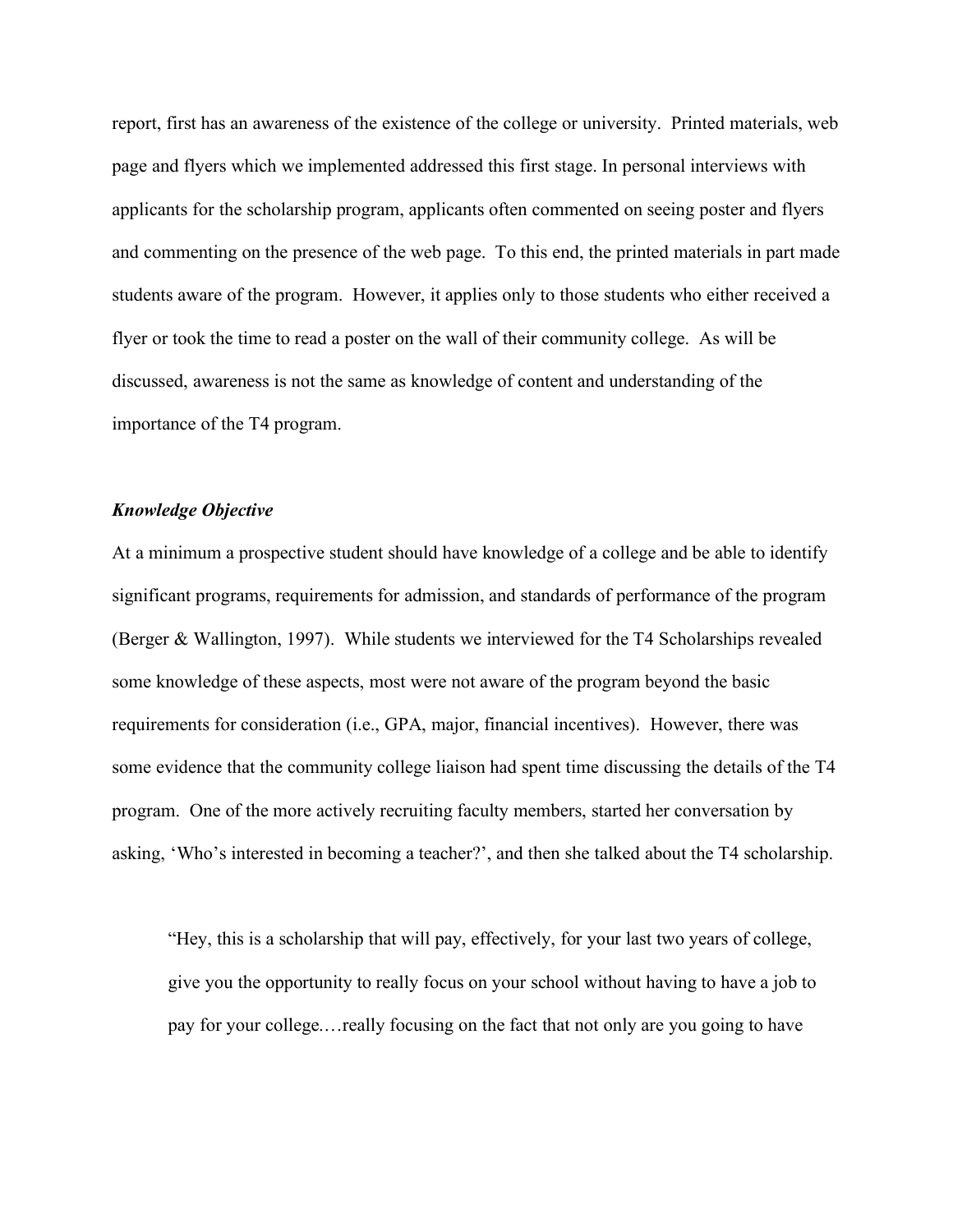faculty members helping guide you through that last two-year process, really preparing you for that particular type of position and career…"

This quote, indicates the importance, when meeting with students, of knowing the benefits of T4, and of having an on-site liaison that can educate and promote programs to which students might be interested in.

#### *Liking Objective*

In the liking stage, perspective students are not only familiar with the college or university, but also have developed a positive attitude towards the institution (Berger and Wallington, 1997). The person-to-person contacts and conversations, especially by former SFA students and alumni in their teaching position, are invaluable in providing a favorable impression of our institution. One faculty liaison demonstrated precisely this stage in sharing:

*"I received both my Bachelor's and my Master's from SFA, so that's one of my top motivations, this is my Alma Mater and I would love to see and where I am, believe it or not a lot of students don't know about S.F.A. so just exposing them to something different … everybody there wants to go the A&M or U of H because [SFA] it's right there up the street."*

This type of engagement by the faculty liaison provides the student with a more favorable opinion of SFA and may provide a competitive advantage.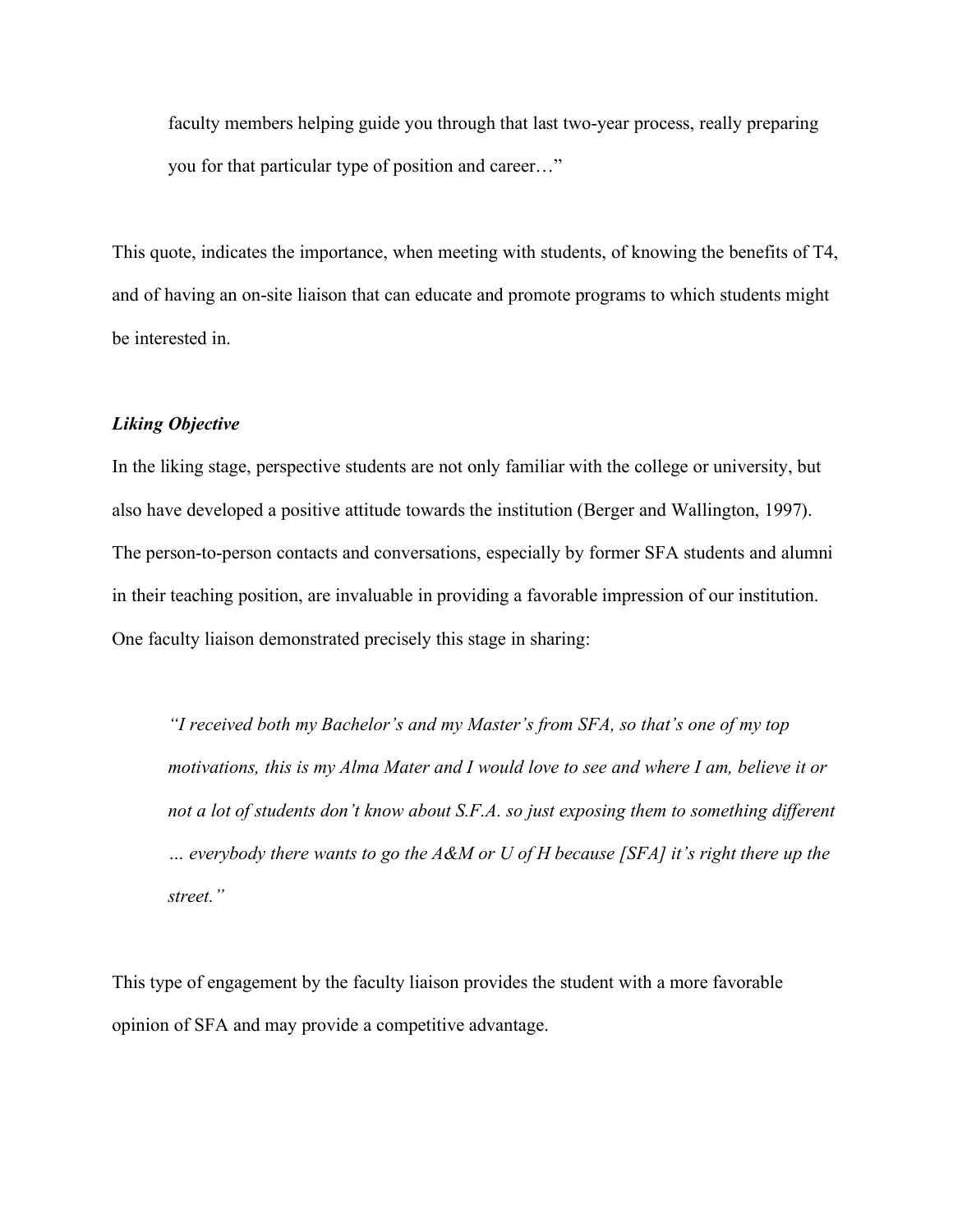#### *Preference, Conviction, and Purchase Objectives*

Preference, conviction and purchase were not examined in this study. In the preference stage, the perspective student has formed stronger, more favorable attitudes about the institution (Berger  $\&$ Wallington, 1997). It is our premise that experiences and information gained during the Job Shadow program helped bring students to the SFA and the T4 scholarship program.. These last three stages are certainly worthy of exploration in a future effort.

#### **Identifying Intentional Gatekeepers**

Abell, Boone, Arbaugh, Lannin, Beilfuss, Volkmann and White (2006) identified "gatekeepers" that facilitate or constrain applicants to their programs. These gatekeepers were recognized as intentional or unintentional. Intentional gatekeepers are planned strategies. We identified and then examined the importance of selecting liaisons, entrance criteria, timing and deadlines, print materials and the presence of a web page.

#### *Importance of Personnel Chosen at the Community College*

Of particular importance is the selection of the liaison for a given community college. Based on the focus group discussions, it became clear that the passion and motivation a liaison brings to recruiting efforts is critical. Of the seven community colleges chosen for collaboration, two of those seven did not attend the focus group but did submit some minimal written responses. It may be a coincidence, but these same two community colleges showed very little participation in the program in terms of student applications and on-site presentations by their students.

The top three community colleges (Table 1), as measured by student applications and participation, were led by liaisons who during the recruitment effort and in the focus group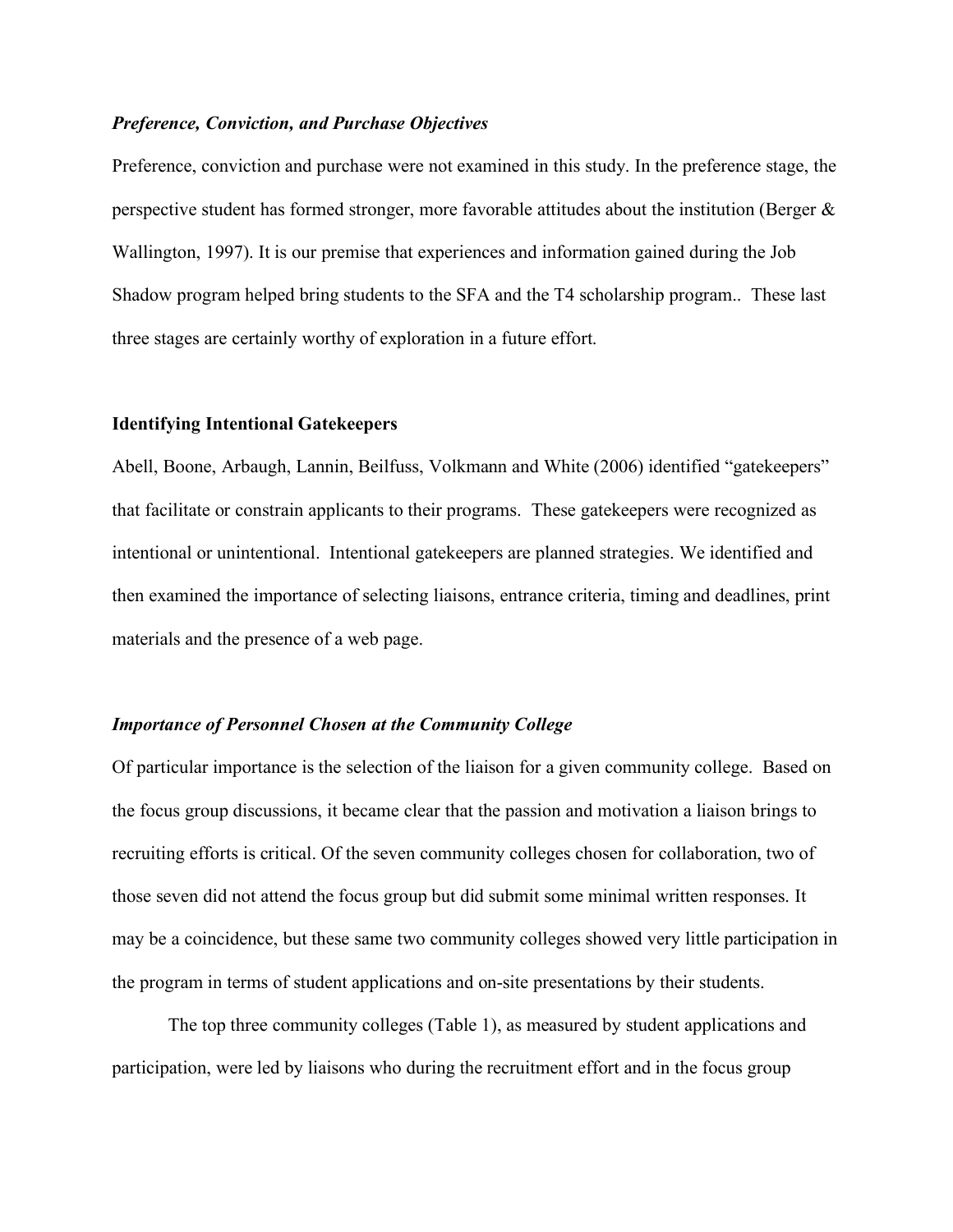demonstrated exceptional passion for their profession and motivation for bringing information to their students about the T4 program. One faculty member of the focus group sums up the motivation our liaisons and demonstrates the passion that each member felt and is consistent with finding for recruiting for physical educators (Woods, Richard & Ayers, 2016).

*"I'm absolutely with everyone else, in the same boat in the sense, that I feel like we all*  have a passion to get students that have a passion for teaching into that field, but also let *them know of the opportunities that are there and available to help them be successful."*

Three of the colleges where geographically close (Table 1, community colleges A, C & E), less than 50 miles away and provided 70% and 80%, Job Shadow and T4 Scholarship applications, respectively. In contrast, one college system (Table 1, community college B) over 250 miles from SFA, comprised of 4 campuses did not yield a single application for either the Job Shadow or T4 Scholarship and did not participate in the focus group. Proximity to SFA, and thus familiarity with our campus, most likely played a role in determining whether or not students applied for our programs. Geographic preference for where students choose to attend college has been shown in many studies, they often stay in close proximity to home and work (Kim & Rury, 2011; Hillman, 2016; Jabbar, Sánchez, & Epstein, 2017).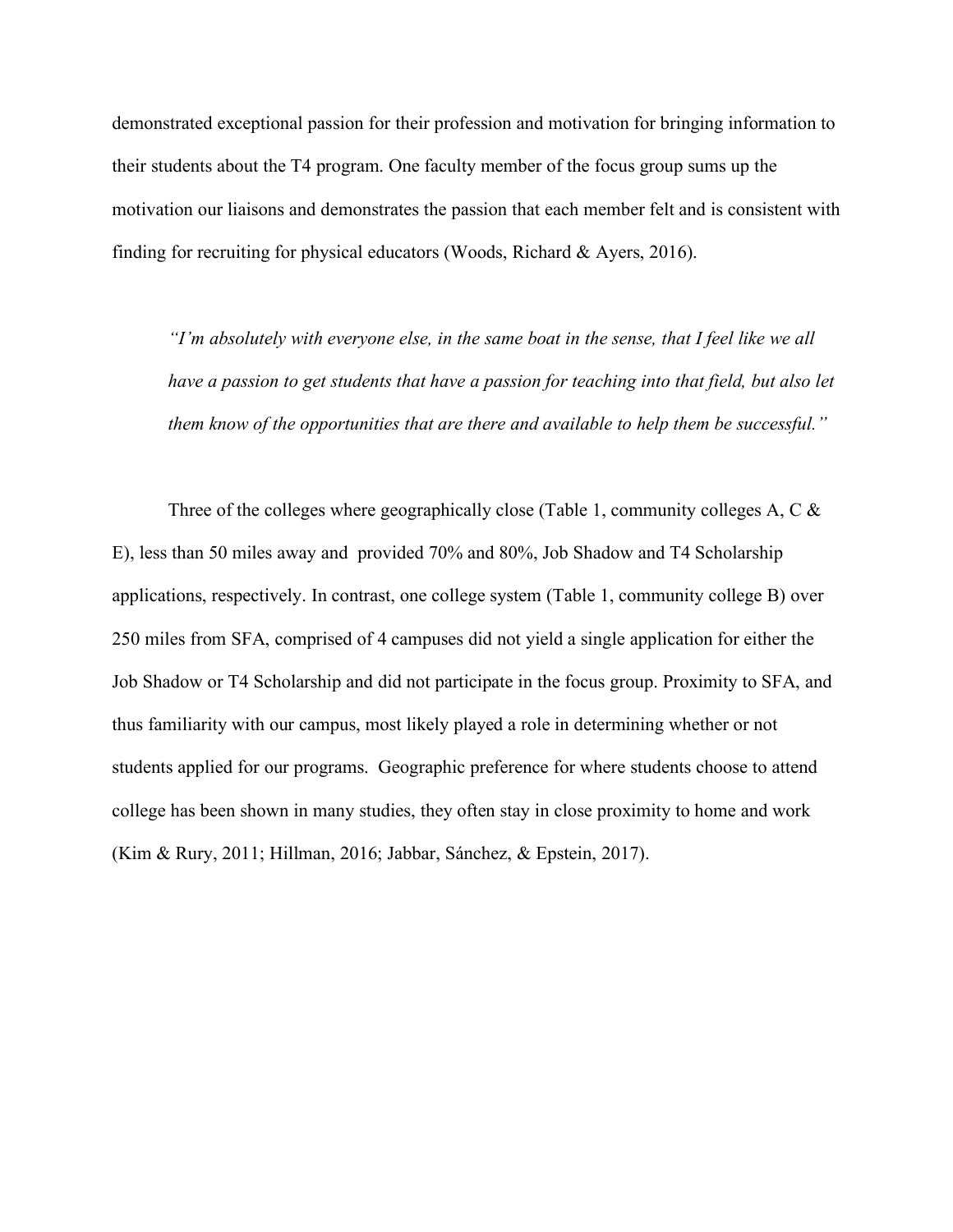| <b>Number of Job Shadow Applications</b>     |      |                |      |      |      |      |      |      |           |
|----------------------------------------------|------|----------------|------|------|------|------|------|------|-----------|
| <b>Community College</b>                     | 2012 | 2013           | 2014 | 2015 | 2016 | 2017 | 2018 | 2019 | All Years |
| A                                            | 5    | 3              | 4    | 4    | 1    | 6    | 2    |      | 25        |
| B                                            |      |                |      |      | 0    | 0    |      |      | Ω         |
|                                              |      |                |      |      |      | 0    |      |      | 4         |
| D                                            |      |                |      |      | 0    | 3    |      |      | 6         |
| E                                            |      |                |      |      |      | 3    |      |      | 8         |
|                                              |      |                |      |      | 2    | 1    |      | 6    | 9         |
| G                                            |      |                |      |      | 0    | 1    | O    |      | 1         |
| Total                                        | 5    | $\mathfrak{Z}$ | 4    | 4    | 10   | 14   | 7    | 6    | 53        |
| <b>Number of T4 Scholarship Applications</b> |      |                |      |      |      |      |      |      |           |
| <b>Community College</b>                     | 2012 | 2013           | 2014 | 2015 | 2016 | 2017 | 2018 | 2019 | All Years |
| A                                            | 6    | $\overline{2}$ | 1    |      | 0    | 1    | 2    |      | 12        |
| B                                            |      |                |      |      | 0    | 0    |      |      | Ω         |
|                                              |      |                |      |      | 3    | 0    |      |      | 4         |
| D                                            |      |                |      |      | 0    | 2    |      |      | 5         |
| E                                            |      |                |      |      |      | 2    |      |      |           |
|                                              |      |                |      |      |      | Ω    |      |      |           |
| G                                            |      |                |      |      |      |      |      |      |           |
|                                              |      |                |      |      |      |      |      |      |           |

Table 1**.** Number of Job Shadow and T4 Scholarships applications received during an eight year recruiting period.

**\***Spaces without values indicate that no liaison was active at that college in the given year.

During the 2014-15 academic year, one community college liaison left their institution (Table 1, community college A). Posters, brochures and information were still provided to the department responsible for recruiting for the T4 Program, in the absence of a liaison. However, for the period following this loss, applications for both programs fell off and where not reestablished until the 2016-17 academic year when a replacement was found.

After eight years of recruiting and promoting the Talented Teachers in Training Program (T4), we believe that having a motivated and passionate community college liaisons are the single most important strategy that can be developed and implemented for a successful collaboration between community colleges and four-year institutions.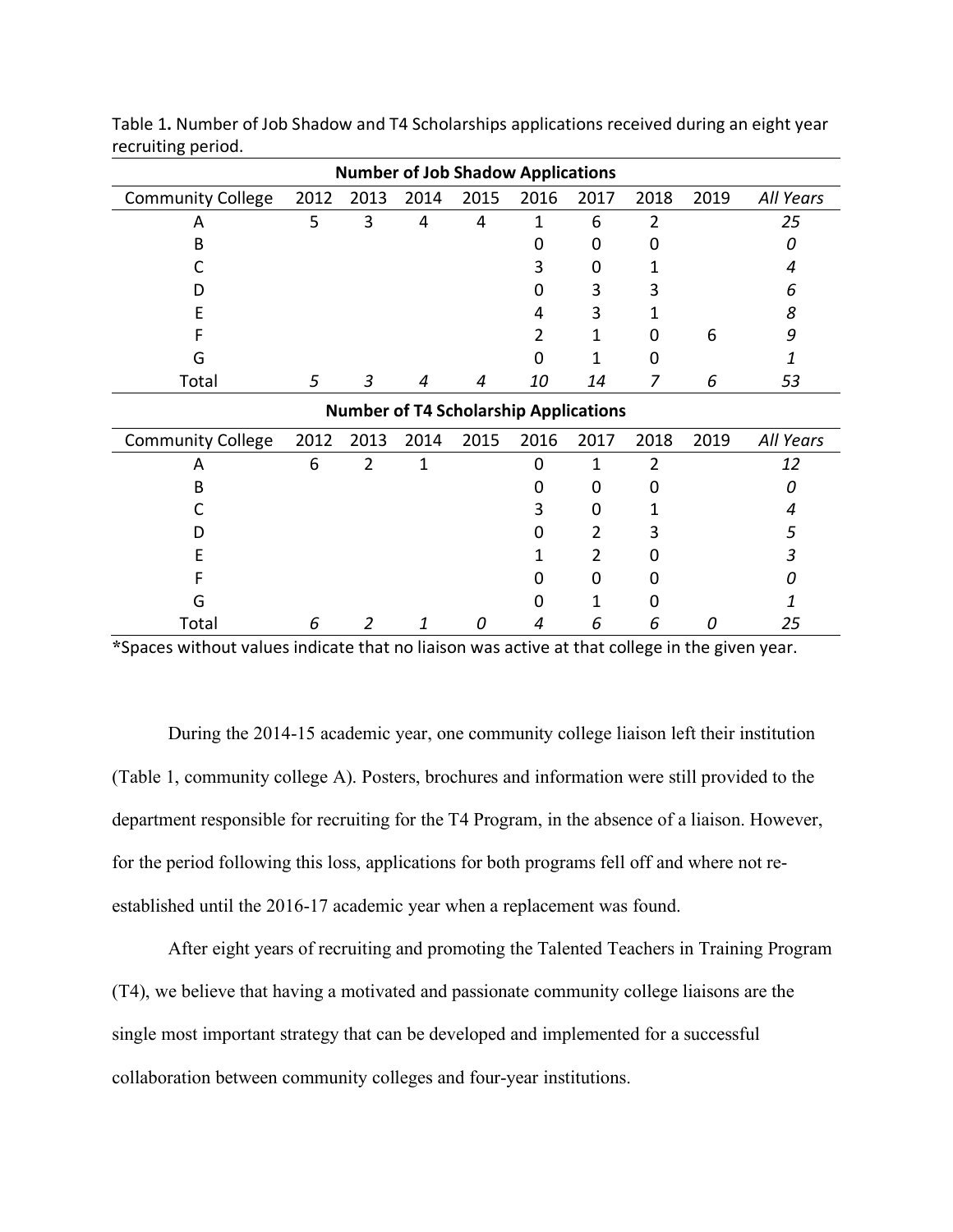#### *Importance of Entrance Criteria, Timing and Deadlines*

Our recruiting for the Job Shadow and T4 scholarship generally began in late January. During the focus groups discussions, it became clear that an earlier recruiting period may have been helpful and that we should consider targeting second semester freshman differently than second semester sophomores. For those students who might consider teaching as a career it would be valuable to have first- and second-semester freshman targeted for recruiting for the Job Shadow. This would "plant the seed" for teaching in a STEM area during an academic period when students are often formulating career paths and choosing their major. The focus group also pointed out that by the early part of the second-semester sophomore's academic career, i.e., typically spring semester, they have most likely already decided on their top four colleges where they intend to apply. Starting recruiting efforts for the T4 scholarship earlier, i.e., the fall semester, would place scholarship opportunities in their conscience before they begin selecting four-year colleges. Based on interviews for the T4 Scholarships (personal observations) and conversations during the focus groups, we were effective at communicating the entrance criteria and deadlines to both the community college liaisons and to the students.

#### *Importance of Print Material*

It was clear from the discussion in the focus group that posters did little to educate or capture the attention of prospective students. However, flyers and to some extent posters, were effective at raising awareness and providing a basis for conversations. As Lavidge and Steiner (1961) suggested, printed materials aid in making students aware of products, or programs in this instance, and may lead to eventual buy-in if followed up my other strategies such as one-on-one conversations with a mentor or advisor.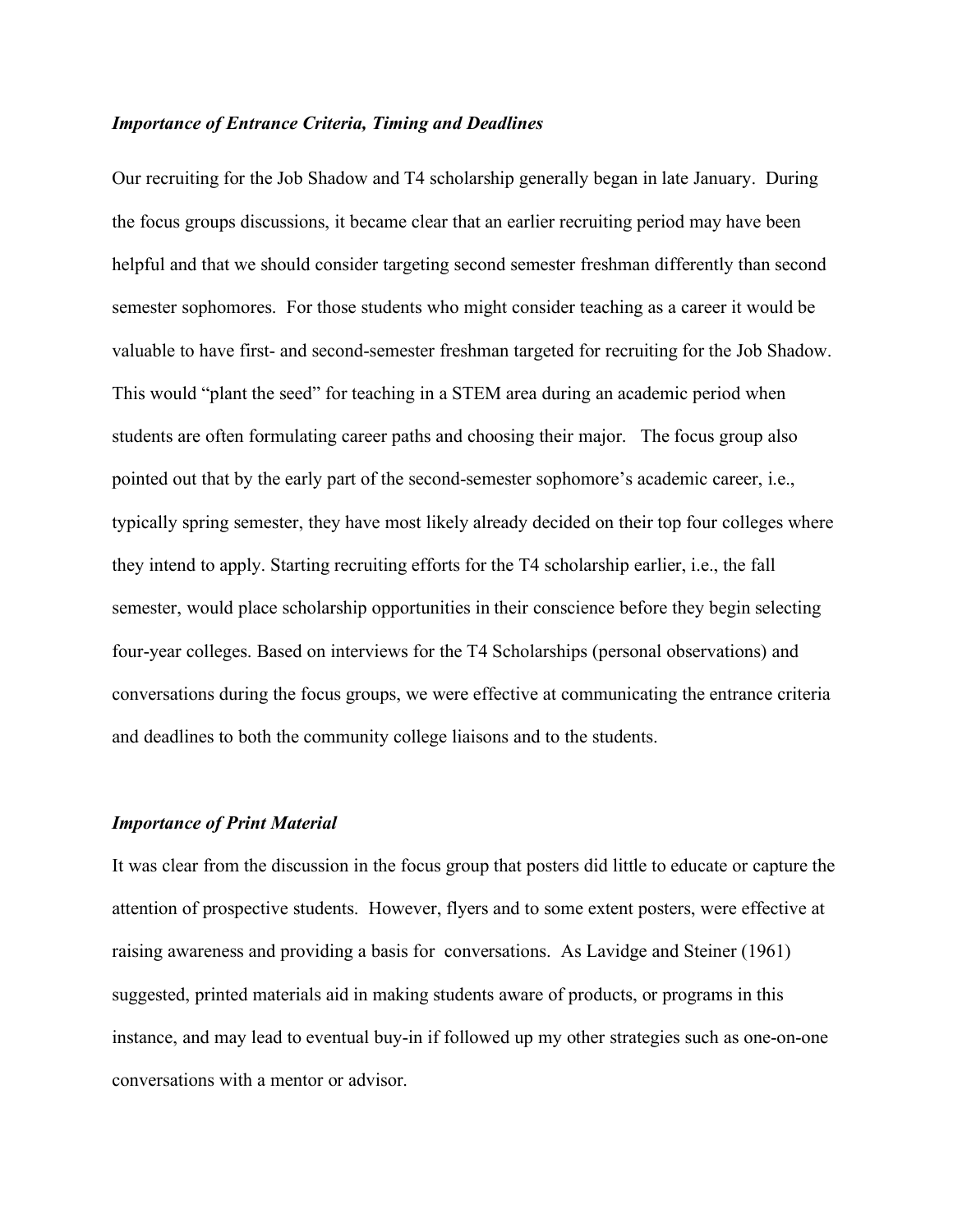## *Importance of Webpage*

In a study focused on digital marketing strategies based on a survey of 571 Millennials to determine which are effective in influencing behavior, graphics capture the attention of 73% of the respondents, while a simple professional layout captures the attention of 43% of the respondents (Smith, 2011). Our webpage included a link for application to both the Job Shadow and T4 Scholarship. Based on positive reviews by our focus group faculty and interviews with applicants, our webpage accomplished the task of communicating application criteria, due dates, and required materials for submission (recommendation and essay). However, many students appeared to be unaware of the concept of a QR code on print materials and how it can bring them more quickly to the web information they desire to find. These results suggest that the adoption level of QR codes is low. Sago (2011) also showed low levels of use of QR codes (13.5%) for integrated marketing communications purposes for college. Sago (2011) further revealed that males have more interest in, and are more likely to use, QR codes in comparison to females. More recent studies (Asare, I.T. & Asare, D., 2015); Fullerton, Brooksbank & Neale, 2018; Trivedi, Teichert & Hardeck, 2019) indicate that the use of QR codes may hold promise for marketing.

#### **Identifying Unintentional Gatekeepers**

Abell, Boone, Arbaugh, Lannin, Beilfuss, Volkmann and White (2006) also identified unintentional "gatekeepers" that facilitate or constrain applicants to their programs. These unintentional gatekeepers are qualities, persons and resources that emerged from during data analysis (Abell et al., 2006). These were identified and examined as well.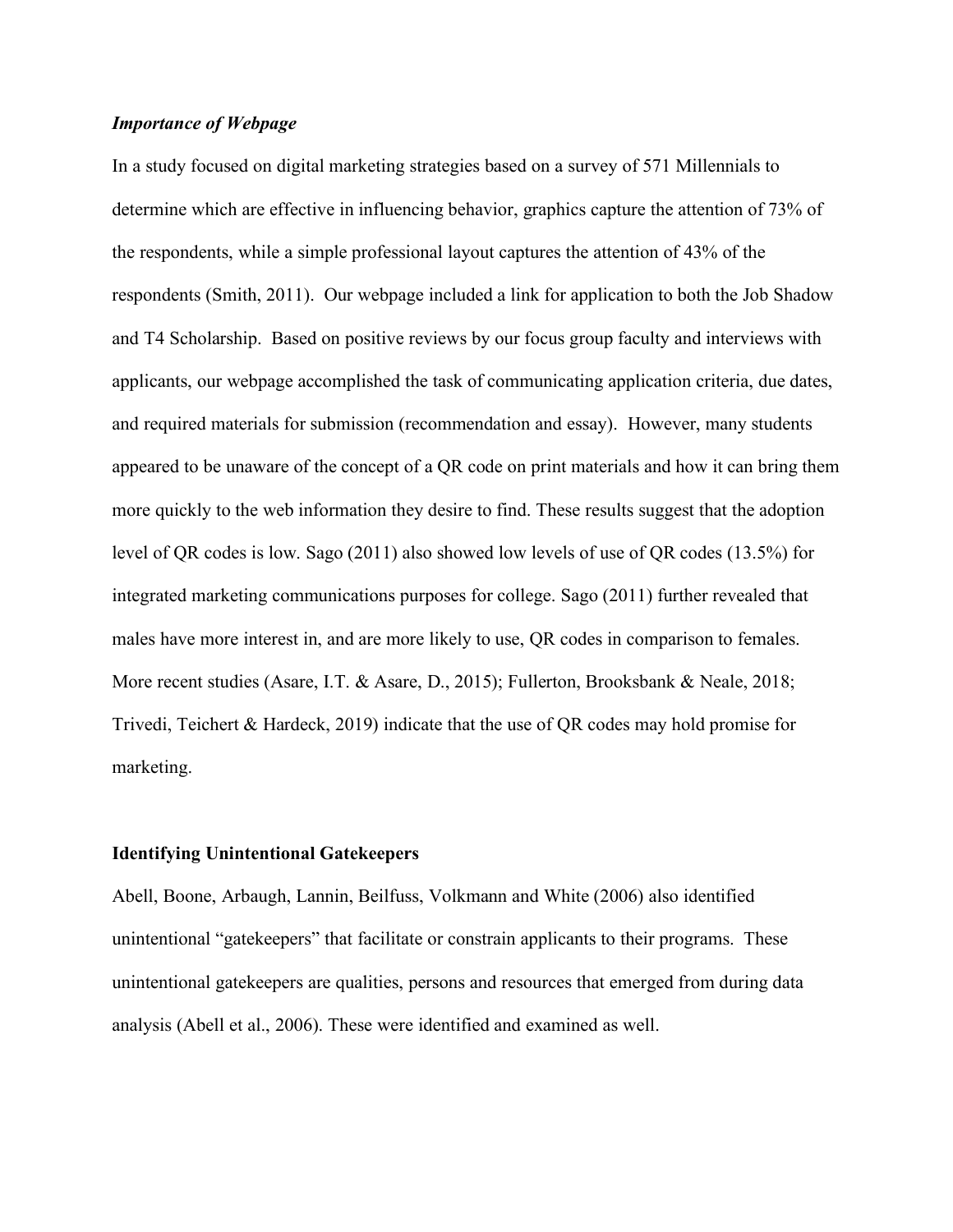#### *Importance of Face-to-Face: Word of Mouth*

The situations described below, illustrate the importance of having more personal, face-to-face conversations with potential recruits. This type of interaction can more effectively identify recruits, dispel misconceptions, and address the lack of information a student may have when contemplating their career choice. In addition, genuine concern for a student and a passion for a potential career choice can be more effectively communicated during these informal conversations.

*"Gosh, my head spins sometimes about how many students I've had that are now engineers and doctors and lawyers and other teachers and such, and so, I think they don't realize how much of an impact that they can have in the teaching profession, and I like to talk to them about that a lot."*

"*[C]hoosing some students that I am familiar with in class that have in some way presented themselves in a position that I think they would be good teachers, good educators, and pull them to the side and said 'Hey, have you thought about this?' and then spending one on one time with them talking about it, it's really that individual interaction that has been the best recruiter*…"

#### *Importance of Video Clips*

Getty (2015) suggests that storytelling or testimonials from students is another recommended marketing strategy. For the eighth year (2019) of the Job Shadow recruiting period we did not see an increase in the number of community college applicants (see Table 1) with the posting of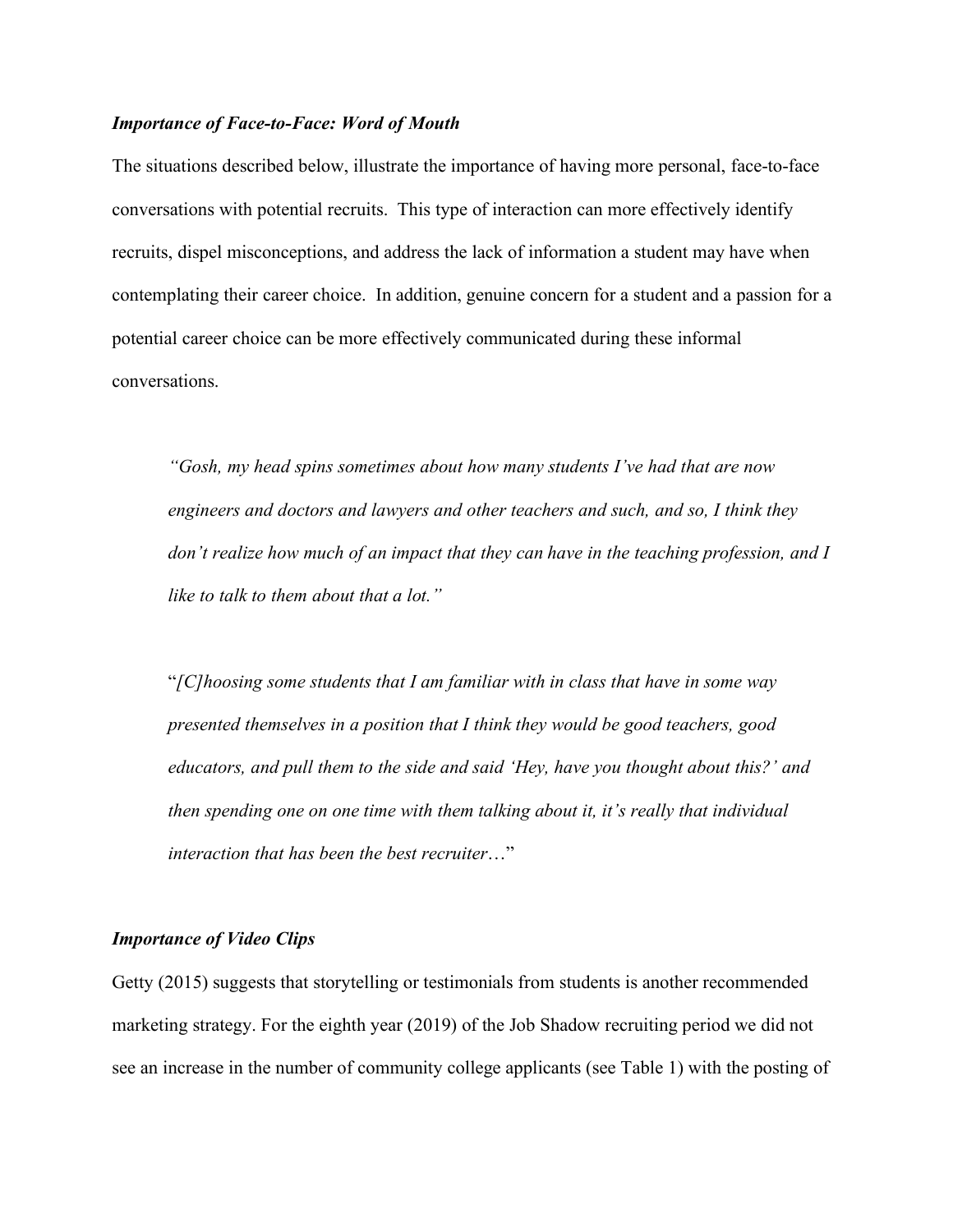videos focusing on current T4 Scholars, but we did see an increase in the number of university applicants. Since we did not specifically ask the job shadow participants whether or not they viewed the videos we cannot know the effect the video may have had. However, during our focus group's discussion, the community college liaisons believed that videos, like we produced and posted, would increase the visibility of the T4 Program. Additionally, based on published reports on the importance of exposing students to their peers, and those peers sharing their positive experiences, the video may have significant influence on recruits with the continued implementation and marketing of these videos. This type of recruiting strategy certainly requires attention in future works.

#### **Conclusions**

When taking into account the two methods used to assess our study, Lavidge and Steiner's (1961) "Advertising Objectives" and Abell, Boone, Arbaugh, Lannin, Beilfuss, Volkmann and White's (2006) "gatekeepers", we can conclude that our recruiting was effective in helping students become aware, knowledgeable, and positively inclined toward our program. However, an opportunity may have been missed during the Job Shadow in making the T4 Program a preference and making a commitment to it. Future efforts will focus on highlighting the benefits of the T4 Program at SFA to those participating in the Job Shadow.

We can conclude that the most effective method for recruiting students into our program are the liaisons at the partnering community colleges. The focus group discussions made clear the passion and motivation that a liaison can bring recruiting efforts. These liaisons have already made personal connections with their community college students via their mentoring sessions and face-to-face conversations, both casual and formal. These relationships foster confidence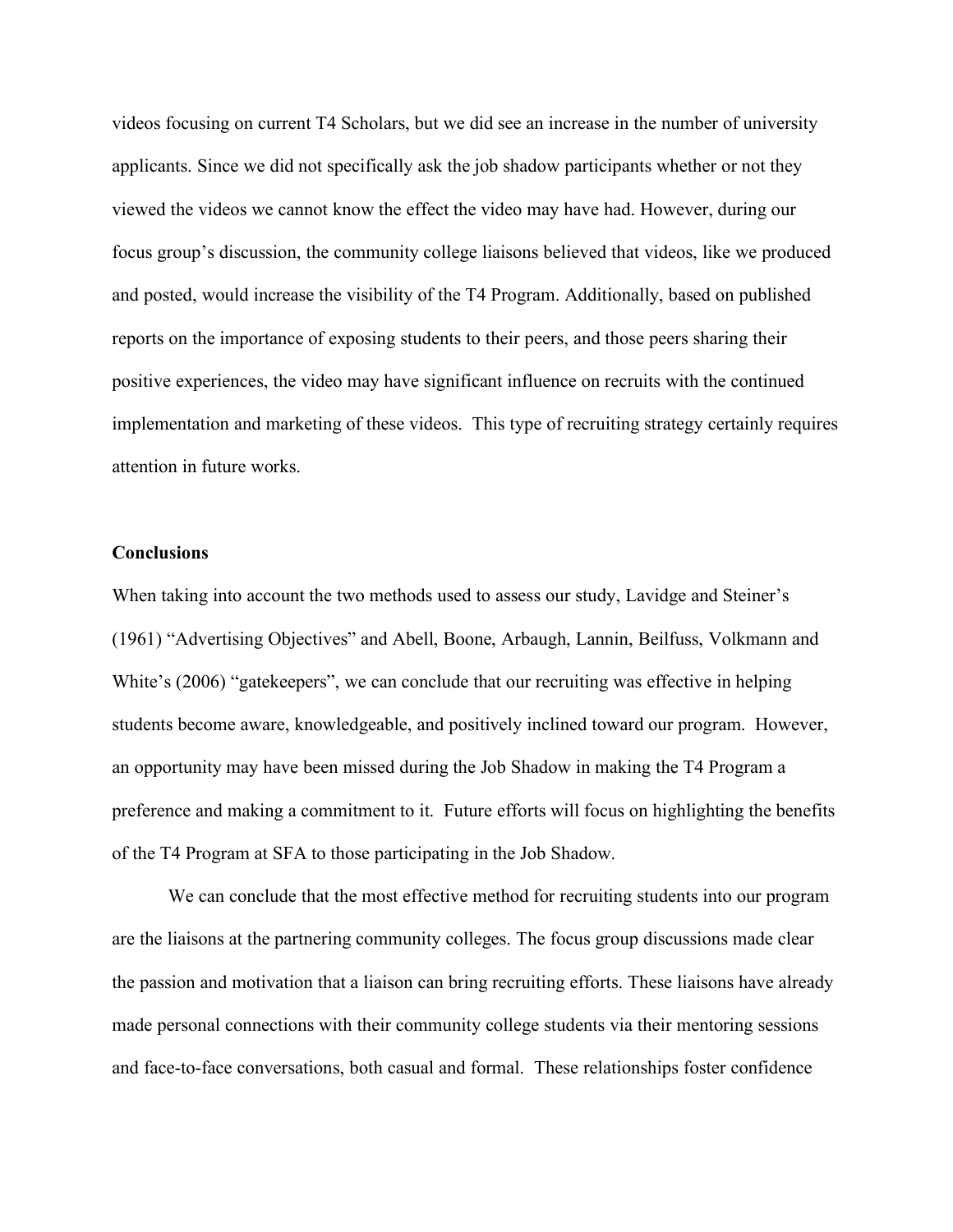and the conversations expose students to career possibilities that might not otherwise be presented to them. Additionally, as described above, at one community college the liaison was an advocate for increasing ethnically diverse students to our program.

Research shows that information such as scholarships (Noel-Levitz, 2012) is effective in recruiting students. Based on the focus group and casual conversation with applicants, the opportunity to shadow a master teacher the week after their final exams was an excellent way for students to get an inside perspective on teaching. It was a time to try out teaching early in their academic career. The stipend associated with the Job Shadow removed the barrier to begin work immediately after classes were over since the stipend allowed them to take this opportunity without losing out financially on a week's pay.

Reflecting on our findings and experiences, we have clearly heard from, and experienced the importance of choosing, highly motivated and passionate liaisons for promoting teaching as a career choice. The current generation Z students are focused on passionate pursuit, not jobs (Hanover, 2018). Thus it is extremely important that programs who utilize liaison, mentors or other persons who make direct contact with students be motivated, dynamic and passionate about their pursuits.

One surprise was the perception of the timing of our recruiting efforts. During our focus group it was discovered that by the early part of the second-semester sophomore's academic career, i.e., typically spring semester, students have most likely already decided on the colleges where they intend to apply. Starting recruiting efforts for the T4 scholarship earlier, i.e., the fall semester, would place scholarship opportunities on their consciousness before they complete selecting four-year colleges. This would in essence "plant the seed" for teaching in a STEM area in the crucial period when students are formulating and choosing their major. Noticeably lacking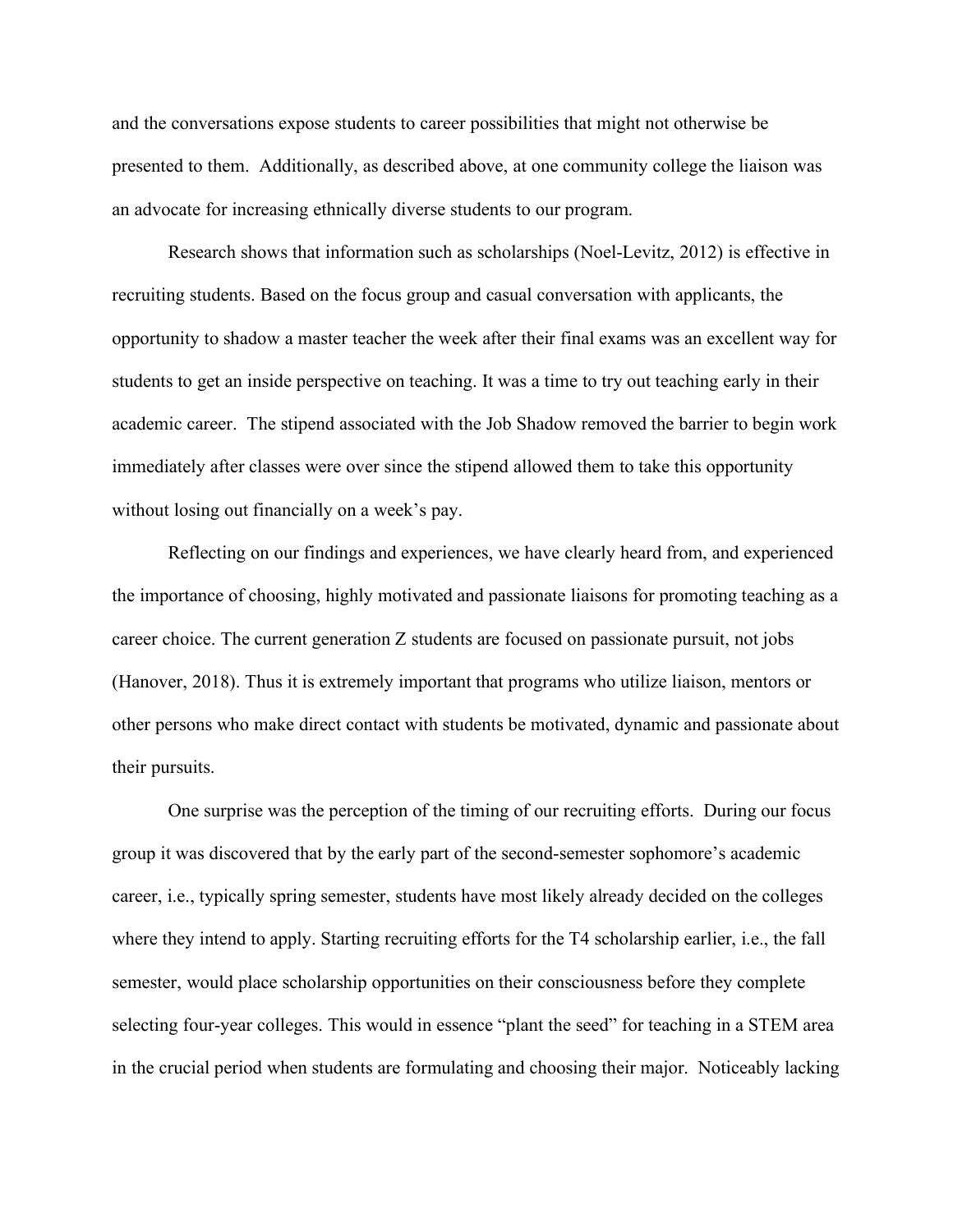is data from the point of the students. Any future efforts to analyze recruiting efforts must include student data, since students are the ultimate consumer of any recruiting effort.

The lease effective practice used was print advertising in the form of posters and flyers. This is consistent with results found for other four-year institutions (Chong & Roundtree, 2020). In addition, Chong and Roundtree (2020) found that "students mentioned visual and document design or advertisement presentation and appearance as the most compelling advertisement details, and they preferred advertisements with information about areas of study and other program and degree plan information." They concluded that "students' interest in the field, faculty reputation, job market prospects, financial aid, program flexibility, and the visual and document design of the advertisements were strong motivators in encouraging students to apply to a program." Our efforts included much of this strategy, however, given our methods we are unable to make any determinations as to their effectiveness but deserve consideration in future recruiting efforts.

Finally, for some students teaching may not be their end goal (Draper, Fraser and Taylor, 1998; Hanover, 2018). Teaching can be a springboard for other careers. In this case a ready answer to "What can teaching lead to?" should be prepared in advance. Many of these students may be thinking of starting their own business. For these students, the entrepreneurial path may start with teaching.

The main purpose of our research was to assess recruitment efforts and advertising for our teacher preparation program, Talented Teachers in Training for Texas. Therefore, to improve the effectiveness of the recruitment and advertisements, we recommend the following:

> • Identify passionate and motivated liaisons that can foster relationships with perspective students.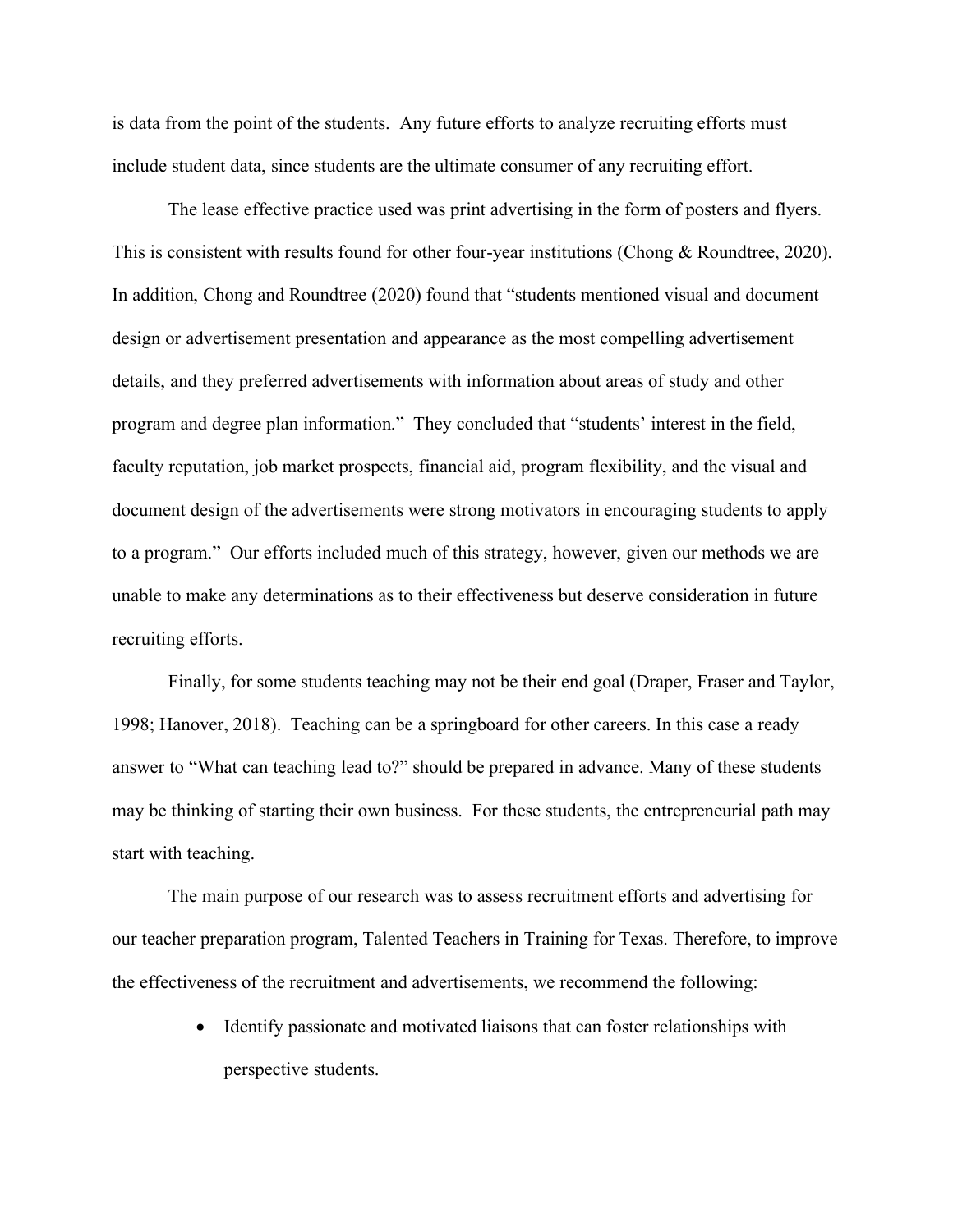- Include details about financial assistance (stipends and scholarships) and other added value for students in communications with perspective students.
- Focus on the passionate pursuit of a rewarding career in teaching and not just looking for a job.
- The timing for recruitment is important and should happen early in the perspective student's academic career.
- Print materials are most effective if followed up with one-on-one conversations with perspective students.
- Use personal narratives, short videos, to direct prospective students to face-to-face visits and events.

# **Funding**

This manuscript was supported by three National Science Foundation grants (NSF 1136416, NSF 1556983, NSF 1557295). Any opinions expressed herein are those of the authors and do not necessarily represent the views of the NSF.

# **Literature Cited**

Abell, S., Boone, W., Arbaugh, F., Lannin, J., Beilfuss, M., Volkmann, M. & White, S. (2006). Recruiting future science and mathematics teachers into alternative certification programs: strategies tried and lessons learned. *Journal of Science Teacher Education*, 17 (3), 165-183. doi:10.1007/s10972-005-9001-4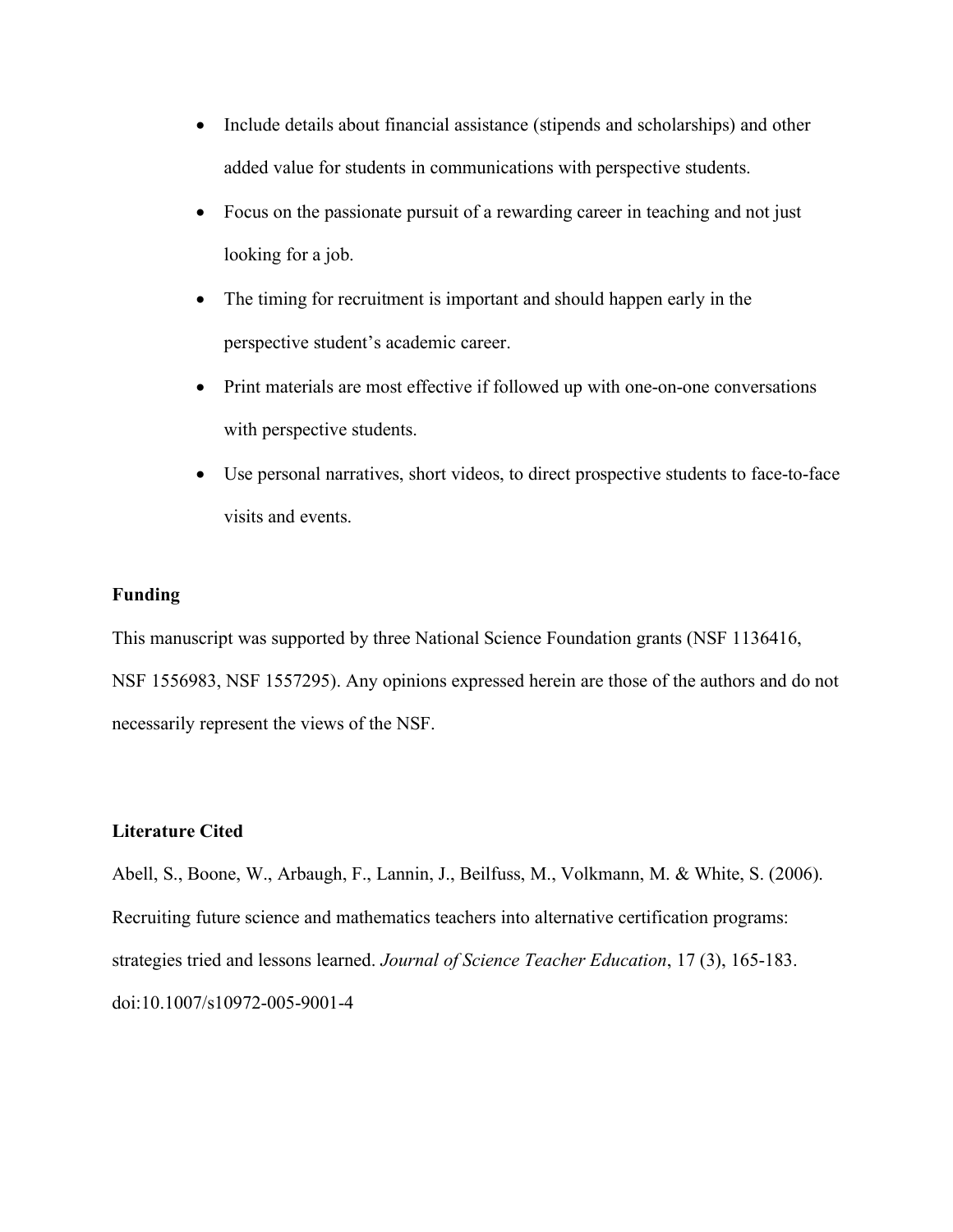Asare, I.T. & Asare, D. (2015). The Effective Use of Quick Response (QR) Code as a Marketing Tool. *International Journal of Education and Social Science*, 2 (12), 67-73.

Bahr, P. R., Jackson, G., McNaughtan, J., Oster, M., & Gross, J. (2017). Unrealized potential: Community college pathways to STEM baccalaureate degrees. *The Journal of Higher Education*, 88 (3), 430-478. doi: 10.1080/00221546.2016.1257313

Berger, K.A. & Wallington, H.P. (1997). Developing advertising and promotional strategies for higher education. *Journal of Marketing for Higher Education*, 7 (4), 61-71. doi:z0.1300/J050v07n04\_05

Carter, T. (2018). Preparing Generation Z for the teaching profession. *Southeastern Regional Association of Teacher Educators*, 27 (1), 1-8.

Chong, F. & Roundtree, A.K. (2020). Student recruitment in technical and professional communication programs. *Technical Communication Quarterly*, doi:10.1080/10572252.2020.1774660

Choy, S. P. (2001). Students whose parents did not go to college: Postsecondary access, persistence, and attainment (NCES 2001-126). Washington, DC: U.S: Department of Education, National Center for Education Statistics (NCES).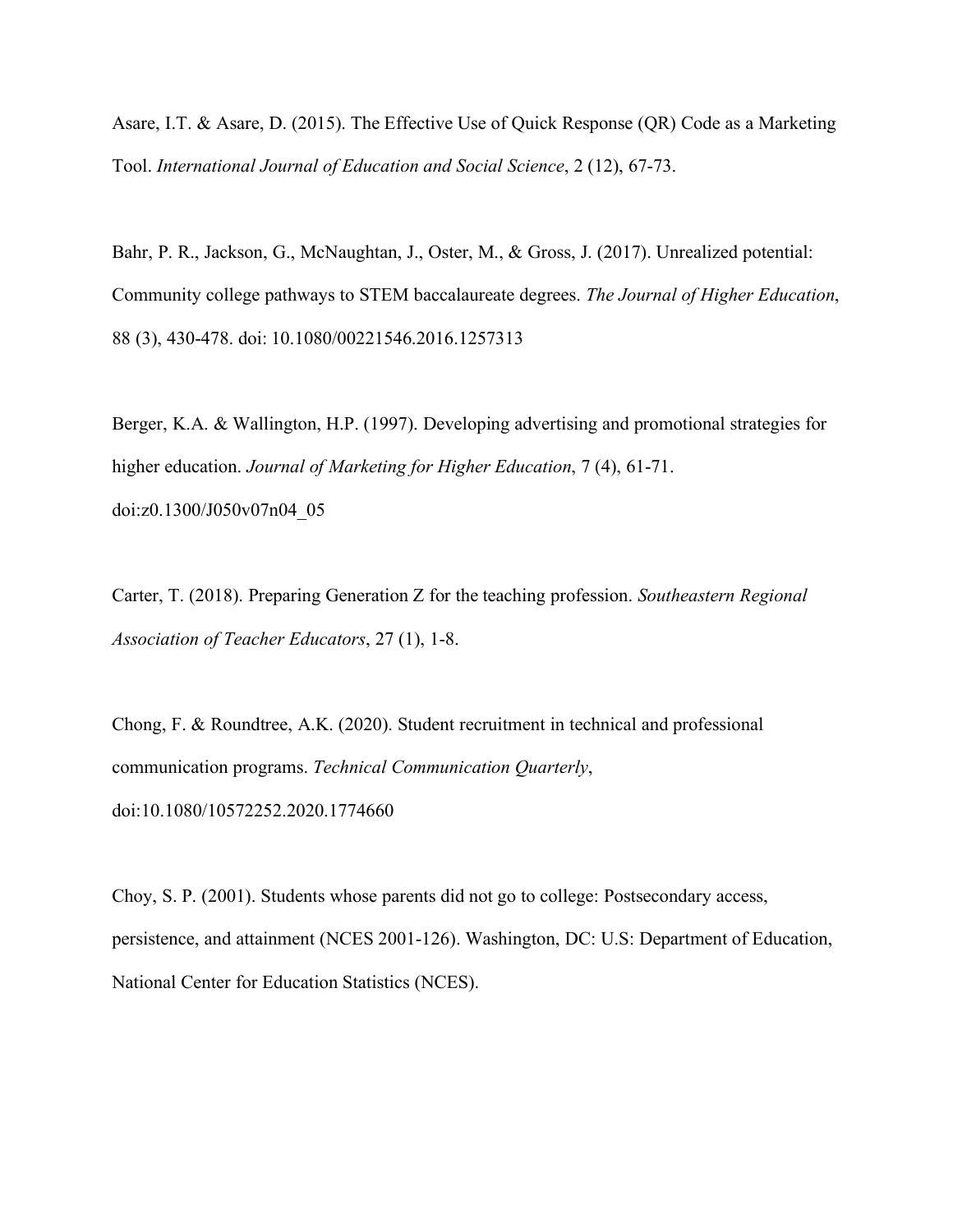Clayson, D.E. & Haley, D.A. (2005) Marketing models in education: students as customers, products, or partners. *Marketing Education Review*, 15 (1), 1-10. doi:10.1080/10528008.2005.11488884

Constantinides, E. & Stagno, M.C.Z. (2011). Potential of the social media as instruments of higher education marketing: a segmentation study. *Journal of Marketing for Higher Education*  21 (1), 7-24. doi:10.1080/08841241.2011.573593

Conway, T., McKay, S. and Yorke, D. (1994). Strategic planning in higher education: who are the customers? *The International Journal of Higher Education Management*, 8 (6), 29-36. doi:10.1108/09513549410069202

Delucci, M. & Korgen, K. (2002). We're the customer – we pay the tuition: student consumerism among undergraduate sociology majors. *Teaching Sociology*, 30, 100-107. http://www.jstor.com/stable/3211524

Doerschuk, P., Bahrim, C., Daniel, J., Kruger, J., Mann, J., & Martin, C. (2016). Closing the gaps and filling the STEM pipeline: A multidisciplinary approach. *Journal of Science Education and Technology*, 25(4), 682-695. doi:10.1007/s10956-016-9622-8

Doti, J.L. (2004). Is higher education becoming a commodity? *Journal of Higher Education Policy and Management,* 26 (3), 363-369. doi:10.1080/1360080042000290203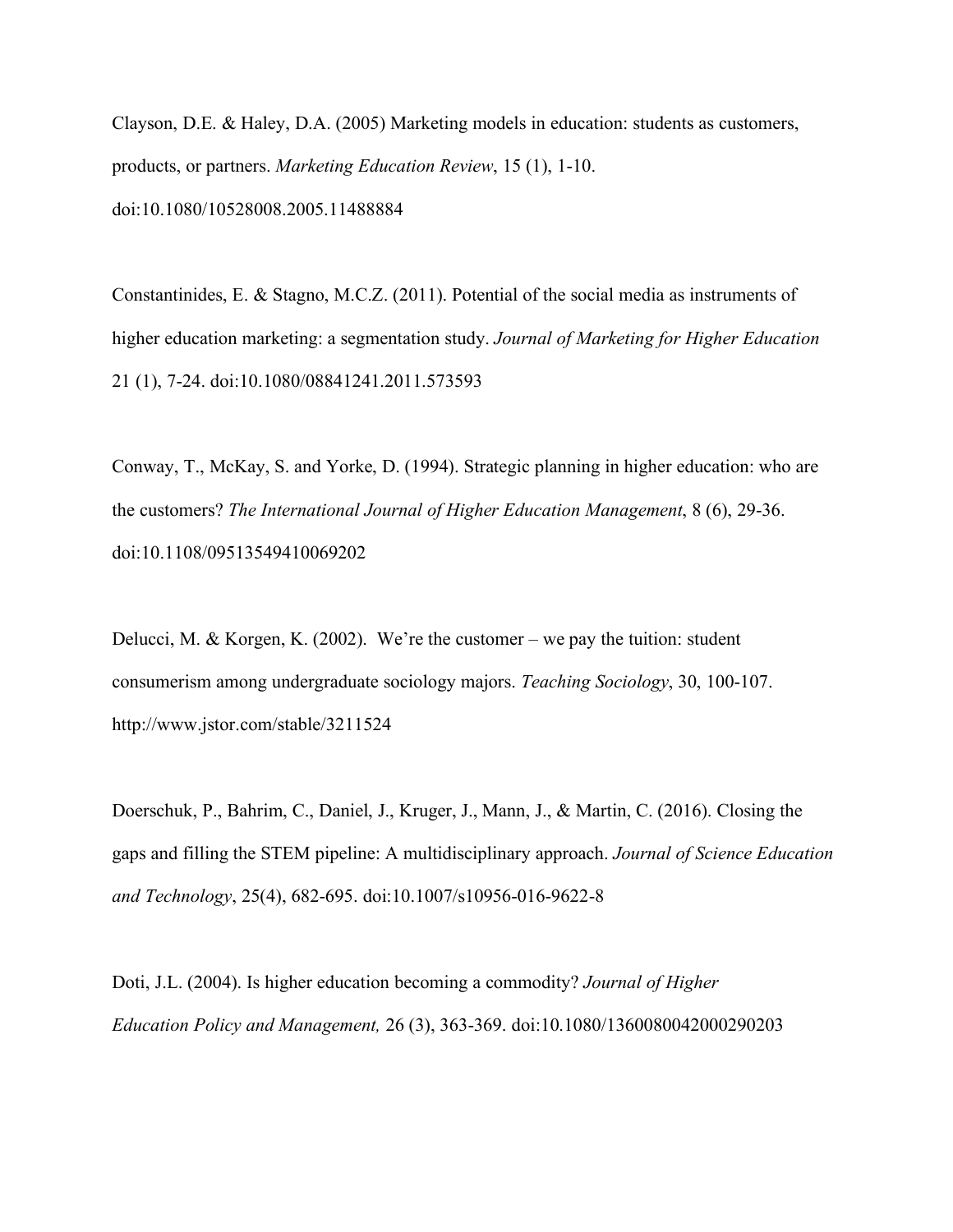Draper, J., Fraser, H. & Taylor, W. (1998). Teachers' careers: accident or design? *Teacher Development*, 2 (3), 373-385. doi:10.1080/13664539800200059

Durkin, M., & McKenna, S. (2011). Informing the marketing of higher education to younger people. *Irish Marketing Review*, 21, 41–48.

Fenner Y, Garland, S.M., Moore, E.E., Jayasinghe,Y., Fletcher, A., Tabrizi, S.N., Gunasekaran, B. & Wark, J.D. (2012). Web-based recruiting for health research using a social networking site: an exploratory study. *Journal of Medical Internet Research* 14 (1), e20. doi:10.2196/jmir.1978

Fullerton, S., Brooksbank, R. & Neale, L. (2018). Measuring the effectiveness of technologybased marketing strategies from the consumer perspective. *European Business Review*, 31 (6), 813-830. d1oi:0.1108/EBR-11-2017-0208

Getty, J. M. (2015). Making content count: How content marketing can impact colleges' recruitment of undergraduate students (Doctoral dissertation). Retrieved from https://digitalcommons.hamline.edu/hse\_all/183/

Guilbault, M. (2016). Students as customers in higher education: reframing the debate. *Journal of Marketing for Higher Education*, 26 (2), 132-142. doi:10.1080/08841241.2016.1245234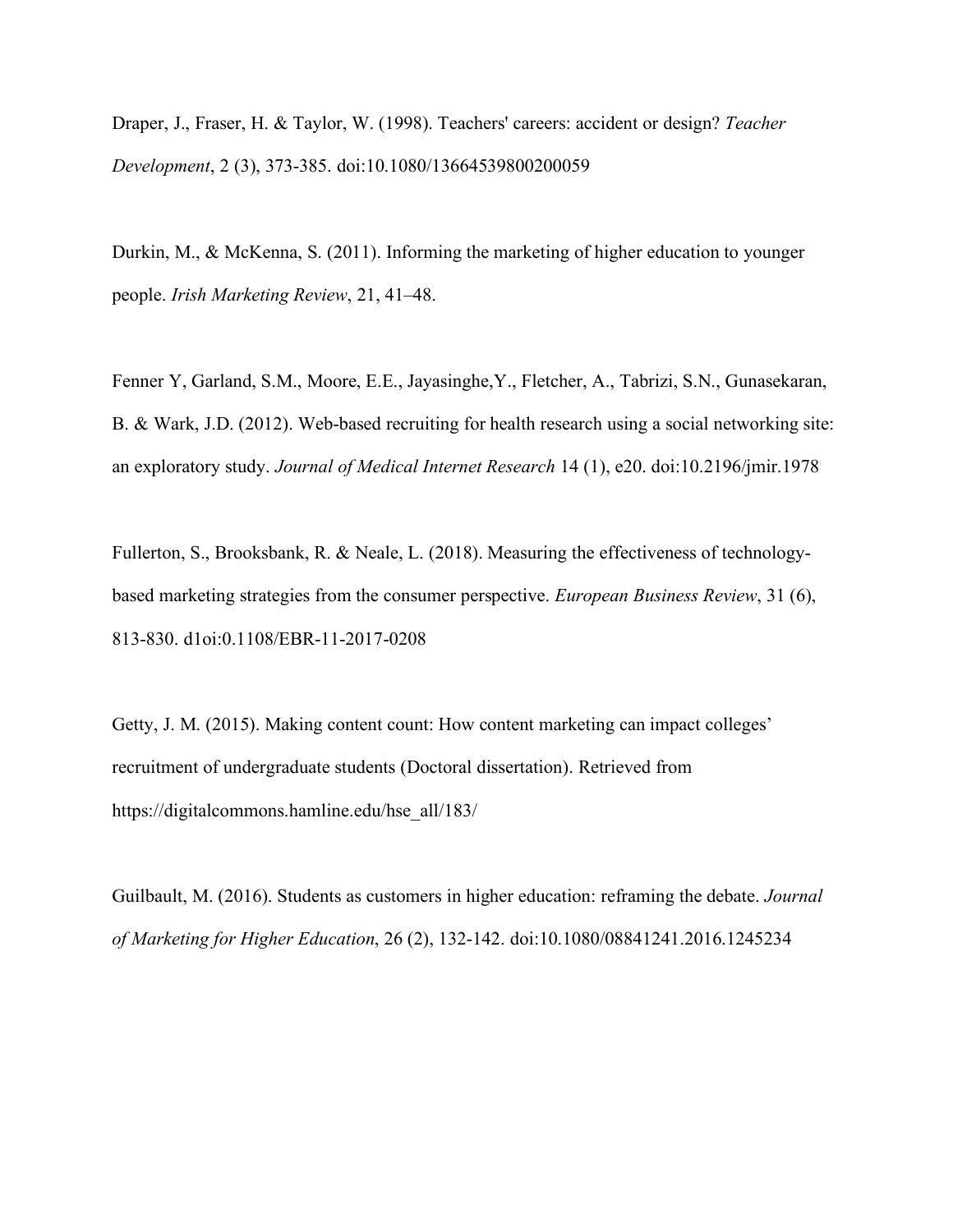Guilbault, M. (2018). Students as customers in higher education: The (controversial) debate needs to end. *Journal of Retailing and Consumer Services*, 40 (1), 295-298. doi:10.1016/j.jretconser.2017.03.006

Han, P. (2014). A literature review on college choice and marketing strategies for recruitment. *Family and Consumer Science*, 43 (2), 120-130. doi:0.1111/fcsr.12091

Harlow, A. J., & Bowman, S. L. (2016). Examining the career decision self-efficacy and career maturity of community college and first-generation students. *Journal of Career Development*, 43 (6), 512-525.

Hillman, N.W. (2016). Geography of college opportunity: The case of education deserts. *American Educational Research Journal*, 53 (4), 987–102. doi:10.3102/0002831216653204

Hottinger, J. A., & Rose, C. P. (2006). First-generation college students. *Understanding college student subpopulations: A guide for student affairs professionals*, 115-134.

Hu, X. & Ortagus, J.C. (2019). A national study of the influence of the community college pathway on female students' STEM baccalaureate success. *Community College Review*, 47 (3), 242-273. doi:10.1177/0091552119850321

Hubbard, K. E., Beverly, L. L., Cross, C. J., & Mitchell, J. L. (2018, February). Where'd they go? Sustaining and growing interest in mathematics teaching. In Proceedings for the 46th Annual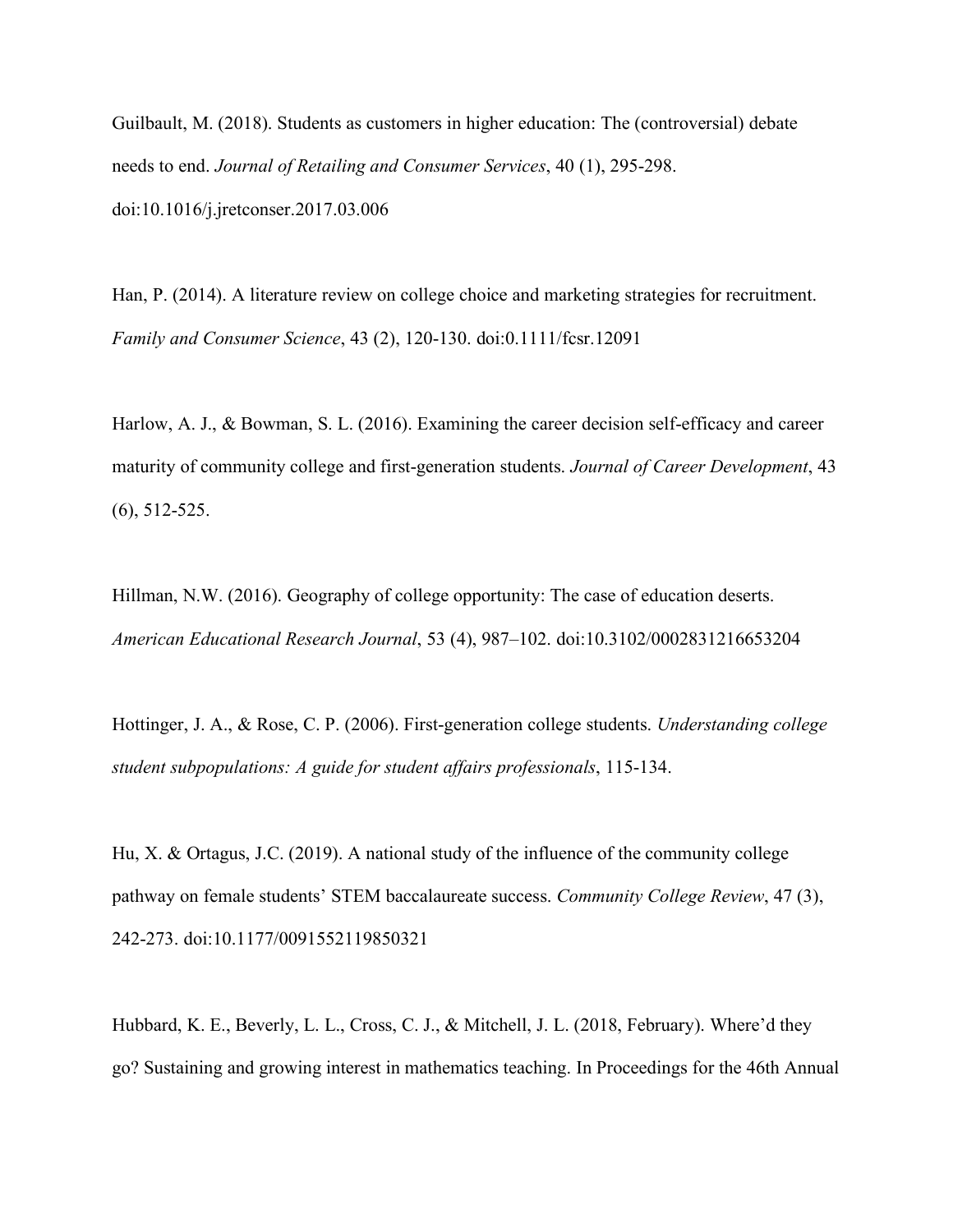Meeting of the Research Council on Mathematics Learning.

#### doi:10.1080/10528008.2005.11488884

Hugstad, P. (1997). Marketing the marketing major. *Journal of Marketing Education*, 19 (1), 4- 13. doi:10.1177/027347539701900102

Jabbar, H., Sánchez, J. & Epstein, E. (2017). Getting from here to there: The role of geography in community college students' transfer decisions. *Urban Review* 49, 746–776. doi:10.1007/s11256-017-0420-2

Kalimullin, A.M., & Dobrotvorskaya, S.G. (2016). Higher education marketing strategies based on factors impacting the enrollees' choice of a university and an academic program. *International Journal of Environmental and Science Education*, 11 (13), 6025-6040.

Kim, D., & Rury, J. L. (2011). The rise of the commuter student: Changing patterns of college attendance for students living at home in the United States, 1960-1980. *Teachers College Record*, 113 (5), 1031-1066.

Kotler, P. & Armstrong, G. (1991). Principles of Marketing, 5th ed. Englewood Cliffs, NJ: Prentice-Hall, Inc. pp. 736.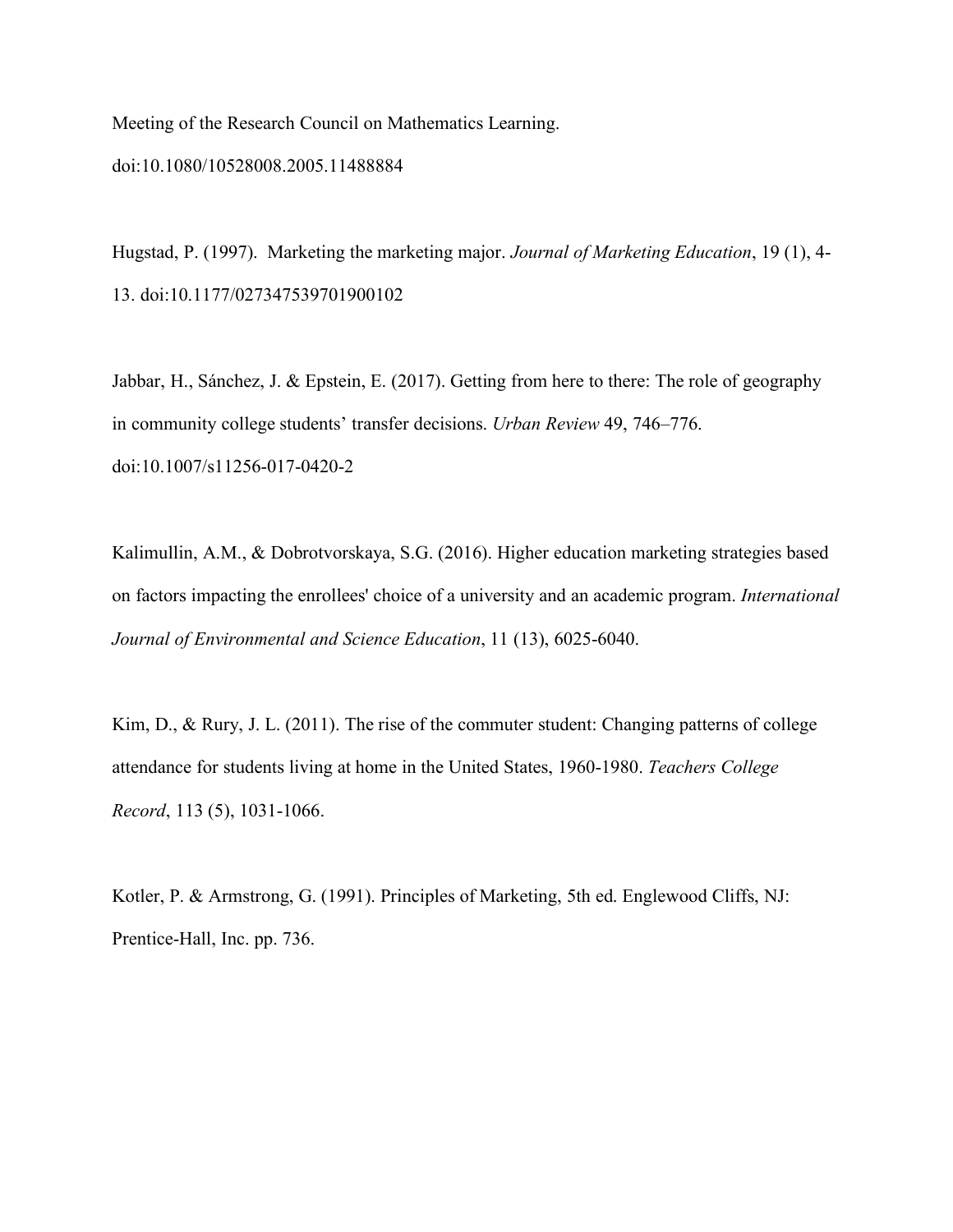Krampf, R.F. & Heinlein, A.C. (1981). Developing marketing strategies and tactics in higher education through target market research. *Decision Sciences,*12 (2), 175-192. doi:10.1111/j.1540-5915.1981.tb00074.x

Liu, S. (2008). Integrating strategic marketing on an institutional level. *Journal of Marketing for Higher Education*, 8 (4), 17-28. doi:10.1300/J050v08n04\_02

Marder, M., Brown R. C., & Plisch, M. (2018). Recruiting teachers in high-needs STEM fields. *American Physical Society Meeting Abstracts*. Los Angeles, CA: American Physical Society. Bibcode: 2018APS..APRD03001

Mazzarol, T., Soutar, G.N. & Thein, V. (2008). Critical success factors in the marketing of An educational institution: a comparison of institutional and student perspectives. *Journal of Marketing for Higher Education*, 10 (2), 39-57. doi:10.1300/J050v10n02\_04

McGrath, J.M. (2002). Attitudes about marketing in higher education: an exploratory study. *Journal of Marketing for Higher Education*, 12 (1), 1-14. doi:10.1300/J050v12n01\_01

Mitchell, M., Palacios, V. & Leachman, M. (2015). States are still funding higher education below pre-recession levels. *Journal of Collective Bargaining in the Academy*, 0 (71). Retrieved from: http://thekeep.eiu.edu/jcba/vol0/iss10/71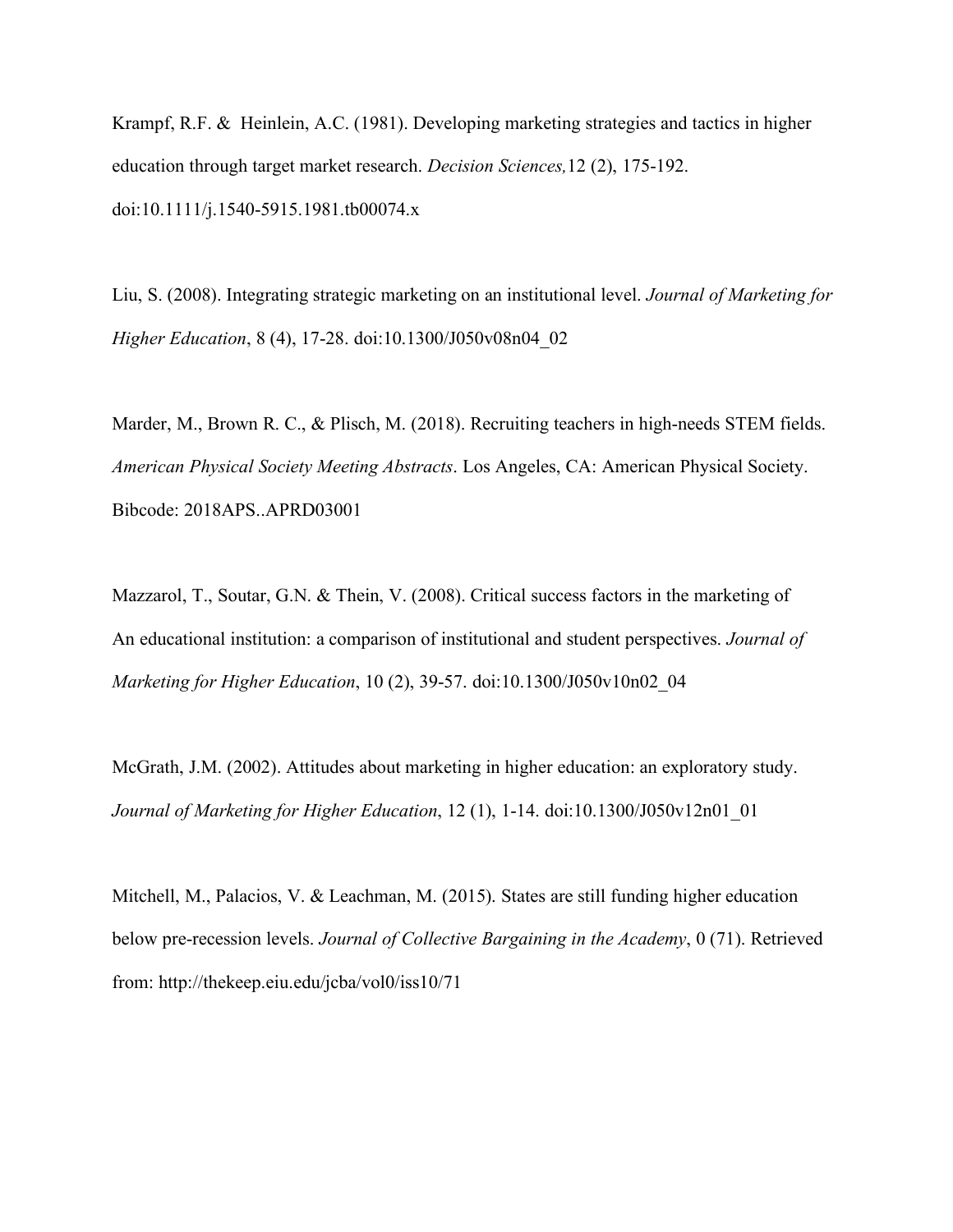Mitchell, M., Leachman, M. & Masterson, K. (2016). Funding down, tuition up state cuts to higher education threaten quality and affordability at public colleges. Center on Budget and Policy Priorities, 820 First Street NE, Suite 510 Washington, DC 20002. http://hdl.handle.net/10919/97764

Monis, I. (2018). Designing for STEM: California community colleges are helping shape the STEM workforce of the future. *Planning for Higher Education*, 47 (1), 32.

National Academy of Sciences, National Academy of Engineering, and Institute of Medicine of the National Academies. (2006). Rising above the gathering storm: Energizing and employing America for a brighter economic future. Washington, DC: National Academies Press.

Noel-Levitz, R. (2012). 2012 marketing and student recruitment practices for master's-level graduate programs . Coralville, IA: Author. Retrieved from https://files.eric.ed.gov/fulltext/ED536688.pdf

Obermiller, C., Fleenor, P. and Raven, P. (2005). Students as customers or products: perceptions and preferences of faculty and students. *Marketing Education Review*, 15 (2), 27-36. doi:10.1080/10528008.2005.11488902

Rinke, C.R. & Mawhinney, L. (2017). Insights from teacher leavers: push and pull in career development. *Teaching Education*, 28 (4), 360-376. doi:10.1080/10476210.2017.1306047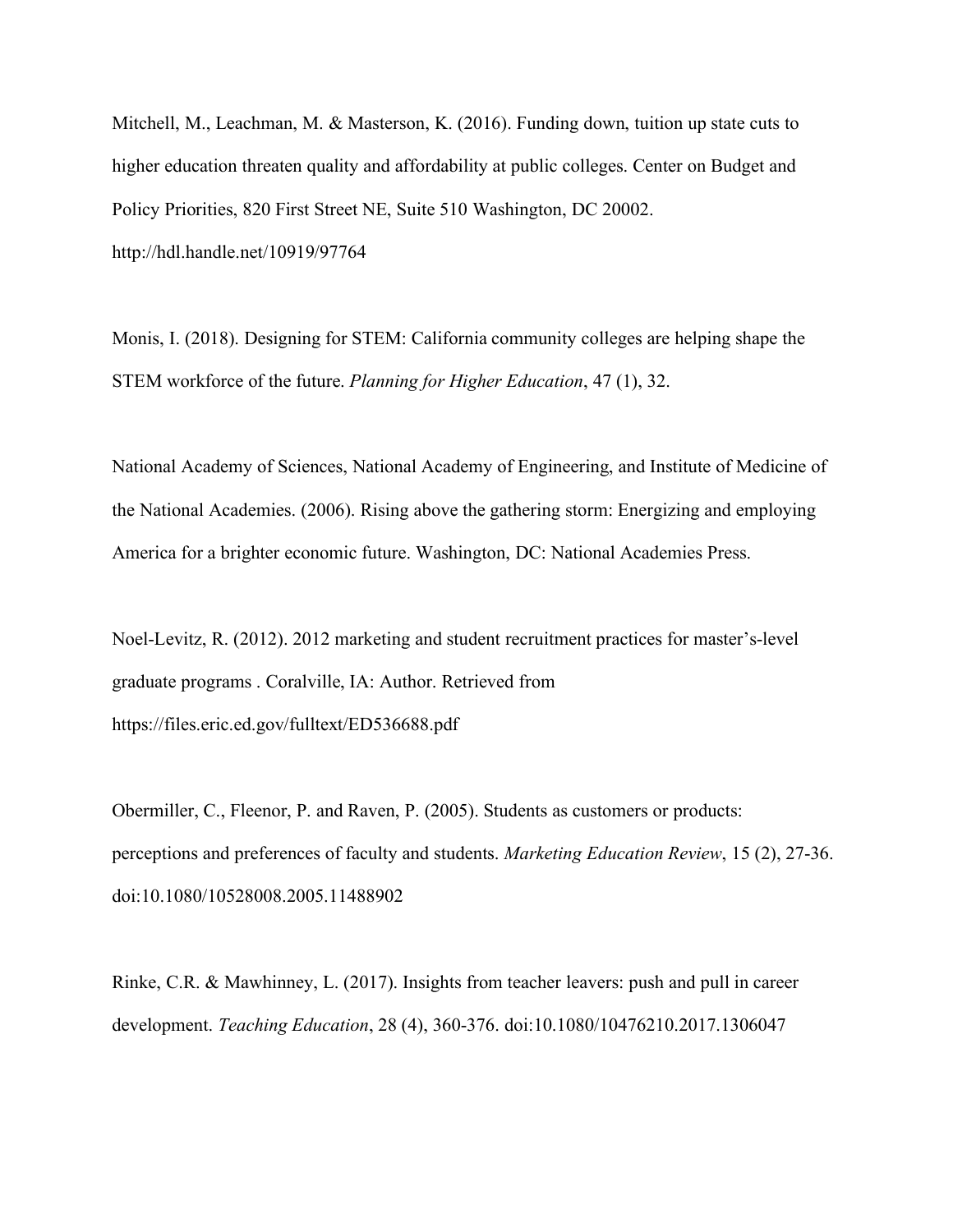Sago, B. (2011). The usage level and effectiveness of quick response (QR) codes for integrated marketing communication purposes among college students. *International Journal of Integrated Marketing Communications*, Fall 2011.

Sands, G.C., Smith, A.P.R. & Smith, R.J. (2000). Organizing for effective marketing communications in higher education: restructuring for your competitive edge in marketing. *Journal of Marketing for Higher Education*, 9 (2), 41-58. doi:10.1300/J050v09n02\_03

Smith, K. (2011). Digital marketing strategies that Millennials find appealing, motivating, or just annoying. *Journal of Strategic Marketing*, 19 (6), 489–499. doi:10.1080/0965254X.2011.581383

Strawn, C., & Livelybrooks, D. (2012). A Five-Year University/Community College Collaboration to Build STEM Pipeline Capacity. *Journal of College Science Teaching*, 41(6), 47-51. doi: Retrieved August 12, 2020, from www.jstor.org/stable/43748578

Trends in Higher Education: 2018. *Hanover Research*. Arlington, VA 22203. Retrieved from https://www.hanoverresearch.com/reports-and-briefs/trends-in-higher-education-2018/

Trivedi, R., Teichert, T. & Hardeck, D. (2019). Effectiveness of pull-based print advertising with QR codes: Role of consumer involvement and advertisement appeal. *European Journal of Marketing*, 54 (1), 145-167. Doi:10.1108/EJM-06-2018-0383